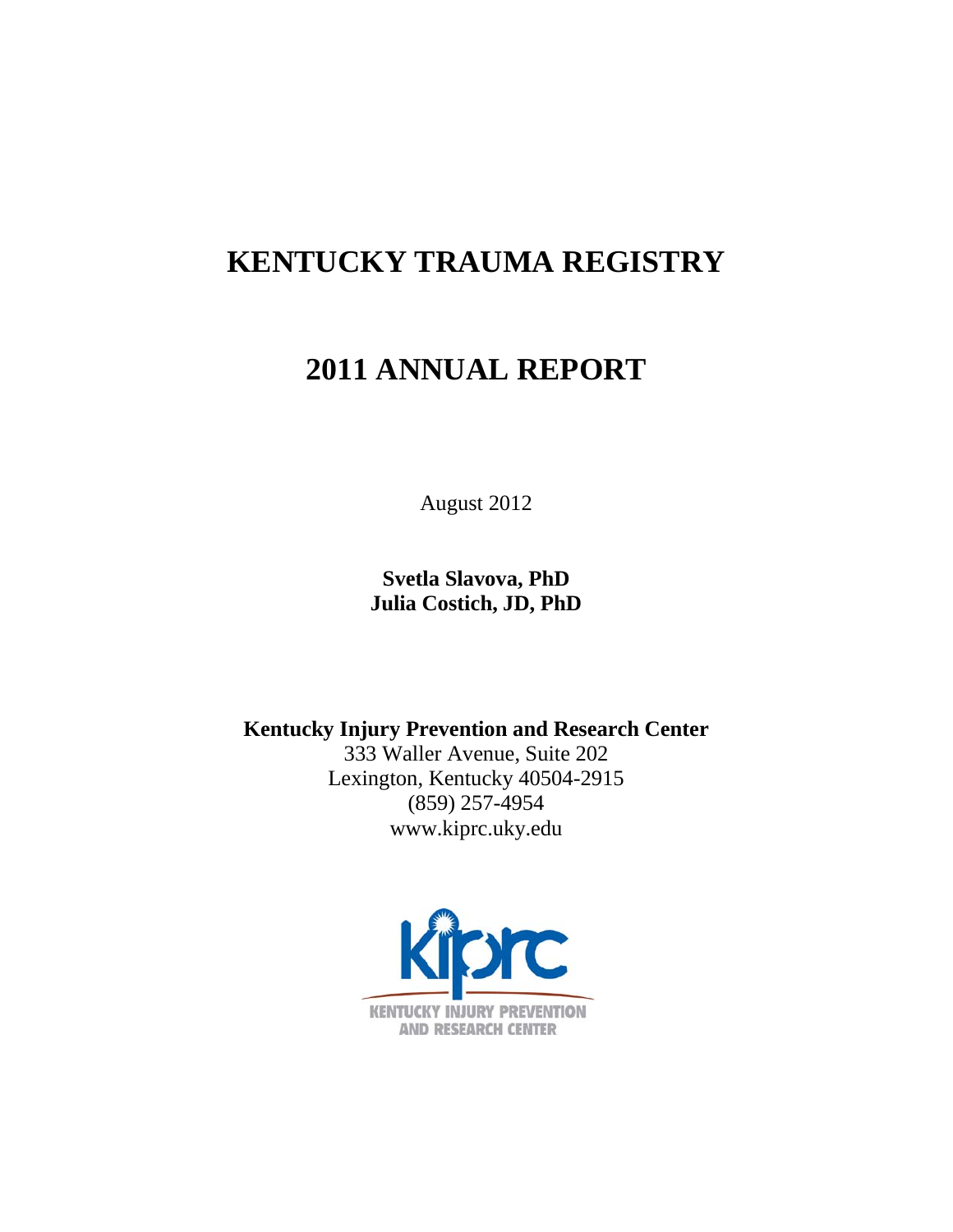|  | <b>Table of Contents</b> |
|--|--------------------------|
|--|--------------------------|

| Table 20: KTR cases: first recorded Glasgow Coma Score in the ED/hospital patients, age <2 years, 2011  20 |  |
|------------------------------------------------------------------------------------------------------------|--|
| Table 21: KTR cases: first recorded Glasgow Coma Score in the ED/hospital patients, age>2 years, 201121    |  |
|                                                                                                            |  |
|                                                                                                            |  |
|                                                                                                            |  |
|                                                                                                            |  |
|                                                                                                            |  |
|                                                                                                            |  |
|                                                                                                            |  |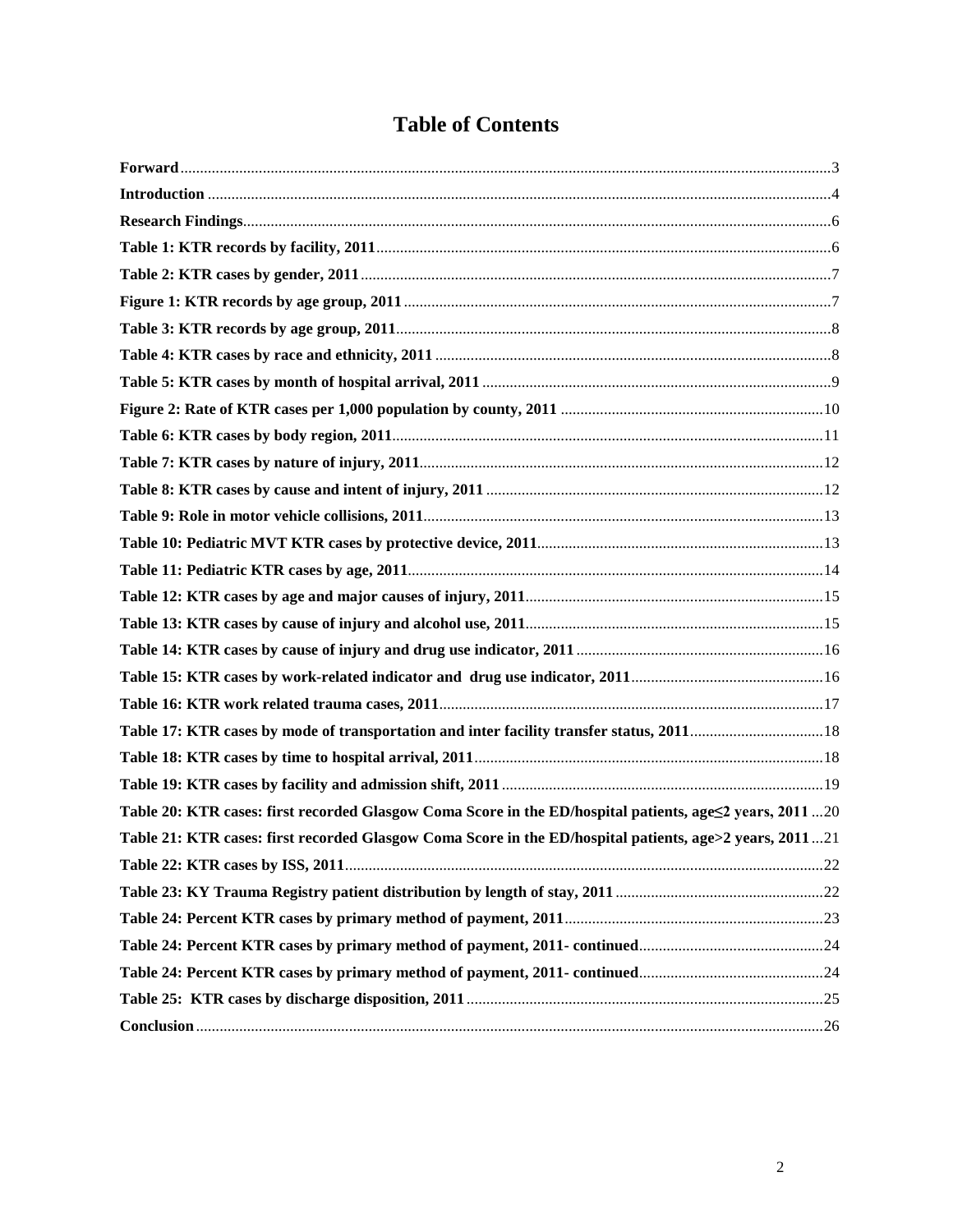#### **Forward**

<span id="page-2-0"></span>The 2011 Kentucky Trauma Registry (KTR) Report, a publication of the Kentucky Injury Prevention and Research Center (KIPRC), presents data from the state's trauma facilities. The data are structured to follow reports to the National Trauma Data Bank (NTDB),which receives uniform data from hospitals verified by the American College of Surgeons (ACS) or state law as trauma centers. Clinical Data Management, Inc. (CDM) is the vendor that maintains the central Kentucky Trauma Registry repository and the Kentucky eTraumaBase TraumaLite web system, and supplies injury data to the Kentucky Injury Prevention and Research Center. CDM also manages the downloading and compilation of data from participating trauma centers, including unverified facilities that report to the repository. CDM provides analysis and reports on repository data and recommends the collection of new data elements.

Statewide data collection from ACS-verified and state-verified hospitals is critical to the completeness of the Kentucky traumatic injury data. In response to a legislative initiative, Kentucky has set a goal of expanding the number of trauma registry reporting facilities from 4 in 2009 to 12 by 2012. All these facilities are required to report in compliance with the NTDB standards as a condition of their new or applicant status. Trauma hospitals are required to submit data to the Kentucky Trauma Registry (KTR) system in the same format used for reports to the NTDB.

KIPRC has received funding from the Kentucky Transportation Cabinet and the Foundation for a Healthy Kentucky to analyze the statewide trauma registry data and provide a more detailed profile of the traumatic injuries treated in the Kentucky trauma facilities. This report is intended to provide a baseline for subsequent years' assessment of the input from newly verified facilities.

Requests for copies of this publication and any other inquiries should be directed to:

Kentucky Injury Prevention and Research Center

333 Waller Avenue, Suite 242

Lexington, Kentucky 40504

(859) 257-4954 office

(859) 257-3909 fax

This report and previous trauma reports are posted on KIPRC website: <http://www.kiprc.uky.edu/projects/trauma/index.html>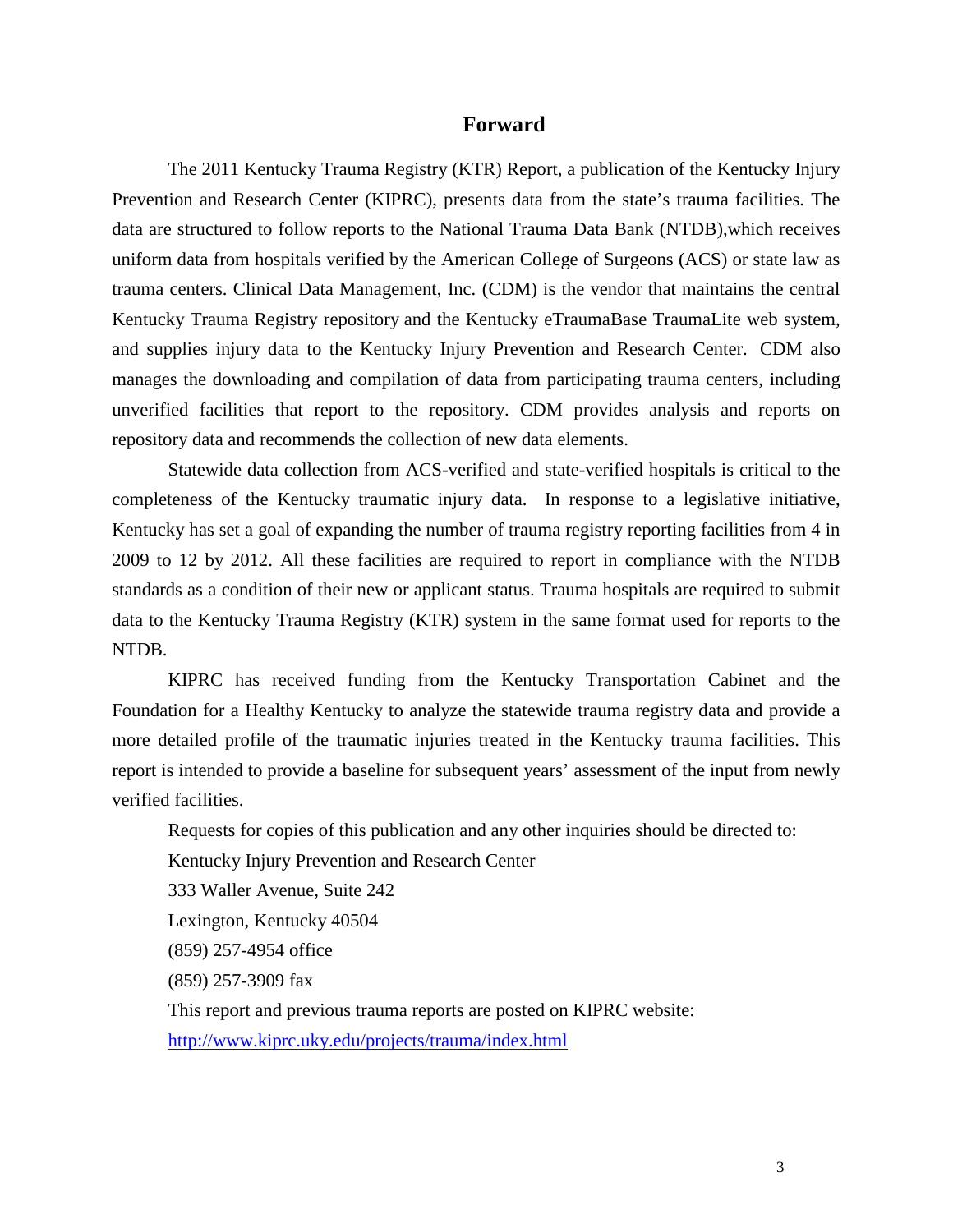#### **Introduction**

<span id="page-3-0"></span>The body of this report summarizes data on trauma\* cases seen during 2011 at Kentucky trauma centers, both verified and in applicant status, and reported to the Kentucky Trauma Registry as of July 31, 2012. A list of these facilities appears on the next page. It is important to note several limitations to the data reported here.

a. Patients transferred between hospitals have separate records for treatment at each reporting facility that cannot be merged due to the lack of personal identifiers. Therefore the number of records in KTR reflects total episodes of care in reporting facilities and is greater than the number of distinct patients treated. The rest of this report refers to each episode of trauma care as a "case".

b. These data represent primarily the most serious injuries rather than all traumatic injuries in the state.

c. Trauma that results in death at the scene of the event is not part of the reported data.

d. Data for trauma sustained in Kentucky but treated in out-of-state facilities are not available. Border areas are thus under-represented in this report.

A broad overview of the hospital care provided to Kentucky residents whose primary diagnosis was some form of physical trauma appears in the Kentucky Inpatient and Emergency Department Traumatic Injury Data Report, available at http://www.kiprc.uky.edu/ projects/trauma/index.html.

\*Kentucky law (KRS 311A.010) defines "trauma" as a single or multi-system life-threatening or limb-threatening injury requiring immediate medical or surgical intervention or treatment to prevent death or permanent disability.

\_\_\_\_\_\_\_\_\_\_\_\_\_\_\_\_\_\_\_\_\_\_\_\_\_\_\_\_\_\_\_\_\_\_\_\_\_\_\_\_\_\_\_\_\_\_\_\_\_\_\_\_\_\_\_\_\_\_\_\_\_\_\_\_\_\_\_\_\_\_\_\_\_\_\_\_\_\_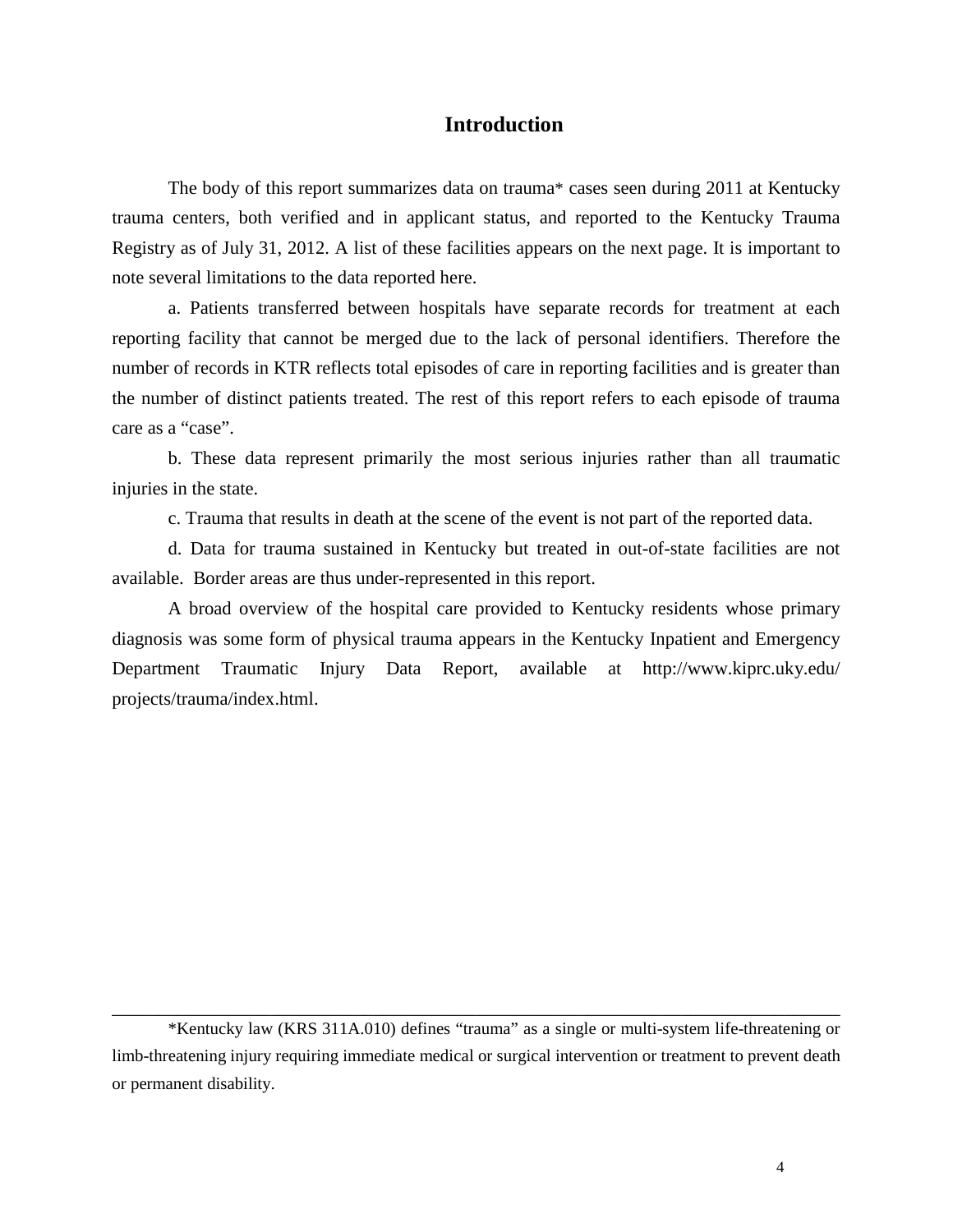## **Kentucky's Reporting Trauma Centers in 2011**

American College of Surgeons Verified Facilities

Kosair Children's Hospital (Level I Pediatric) University of Kentucky Hospital (Level I) University of Louisville Hospital (Level I) Taylor Regional Medical Center (Level III)

Facilities Pending Verification under State or ACS Criteria *The following facilities were at varying stages of the application process in 2011. Statespecific criteria for Level IV facilities had not been approved at the time of this report.*

Ephraim McDowell Regional Medical Center: verified at Level III in 2012 Fort Logan Hospital: applicant for Level IV status Georgetown Community Hospital: lapse in reporting Harrison Memorial Hospital: lapse in reporting James B. Haggin Memorial Hospital: applicant for Level IV status Livingston Hospital: applicant for Level IV status Marcum and Wallace Hospital: applicant for Level IV status Pikeville Medical Center: applicant for Level II status Spring View Hospital: applicant for Level III status St. Joseph Hospital Berea: pending applicant status Trigg County Hospital: lapse in reporting

Crittenden County Hospital: subsequently withdrew application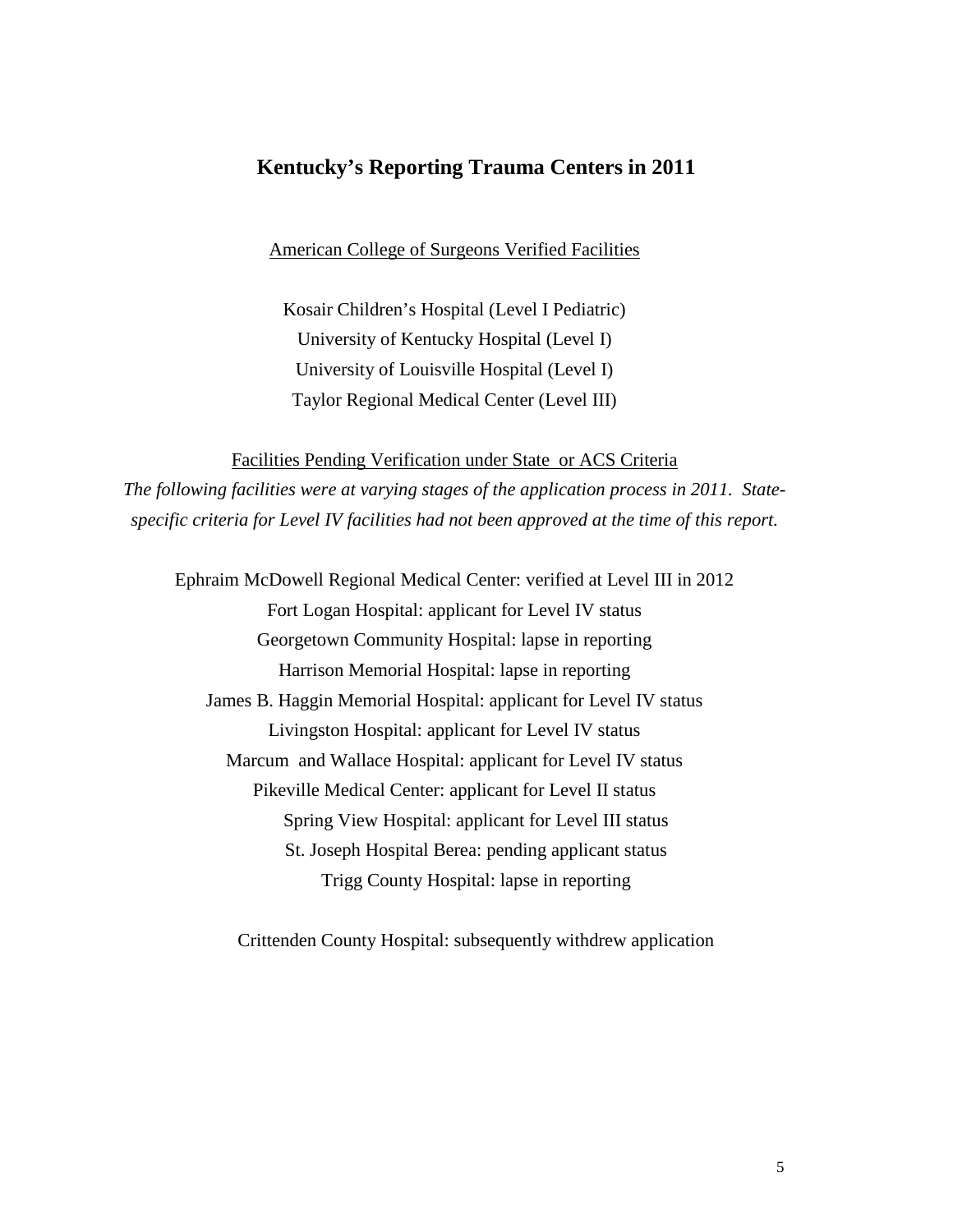### **Research Findings**

<span id="page-5-0"></span>The Kentucky Trauma Registry expanded from 11 reporting facilities in 2010 to 16 reporting facilities in 2011. A total of 8,509 records were reported to the Kentucky Trauma Registry in 2011, an increase of 800 cases compared with year 2010.

| <b>Facility</b>                                 | N      | $\frac{0}{0}$ |
|-------------------------------------------------|--------|---------------|
| <b>Crittenden County Hospital</b>               | $\ast$ | $\ast$        |
| <b>Ephraim McDowell Regional Medical Center</b> | 108    | 1.27          |
| <b>Fort Logan Hospital</b>                      | 81     | 0.95          |
| <b>Georgetown Community Hospital</b>            | $\ast$ | *             |
| <b>Harrison Memorial Hospital</b>               | 24     | 0.28          |
| <b>James B. Haggin Memorial Hospital</b>        | 242    | 2.84          |
| <b>Kosair Children's Hospital</b>               | 810    | 9.52          |
| <b>Livingston Hospital</b>                      | 59     | 0.69          |
| <b>Marcum Wallace Memorial Hospital</b>         | 100    | 1.18          |
| <b>Pikeville Medical Center</b>                 | 505    | 5.93          |
| <b>Spring View Hospital</b>                     | 153    | 1.8           |
| <b>St. Joseph Berea</b>                         | 54     | 0.63          |
| <b>Taylor Regional Medical Center</b>           | 239    | 2.81          |
| <b>Trigg County Hospital</b>                    | $\ast$ | *             |
| <b>University of Kentucky Medical Center</b>    | 3,230  | 37.96         |
| <b>University of Louisville Hospital</b>        | 2,894  | 34.01         |
| <b>Total</b>                                    | 8,509  | 100.00        |

<span id="page-5-1"></span>**Table 1: KTR records by facility, 2011**

\*Totals less than 5 were suppressed by state data management policy

 The University of Kentucky Medical Center reported 3,230 records for both children and adults, or 38% of all KTR cases in 2011 (Table 1). The University of Louisville hospital reported 2,894 trauma cases (34% of all KTR cases), and the Kosair Children's Hospital saw 810 (9.5%). Among the newly reporting facilities by far the largest number of records were submitted by Pikeville Medical Center (505 cases or 5.9% of all KTR cases).

Males comprised 64% of KTR cases (Table 2), reflecting the predominance of males in the injury categories classified by the American College of Surgeons as trauma. ACS trauma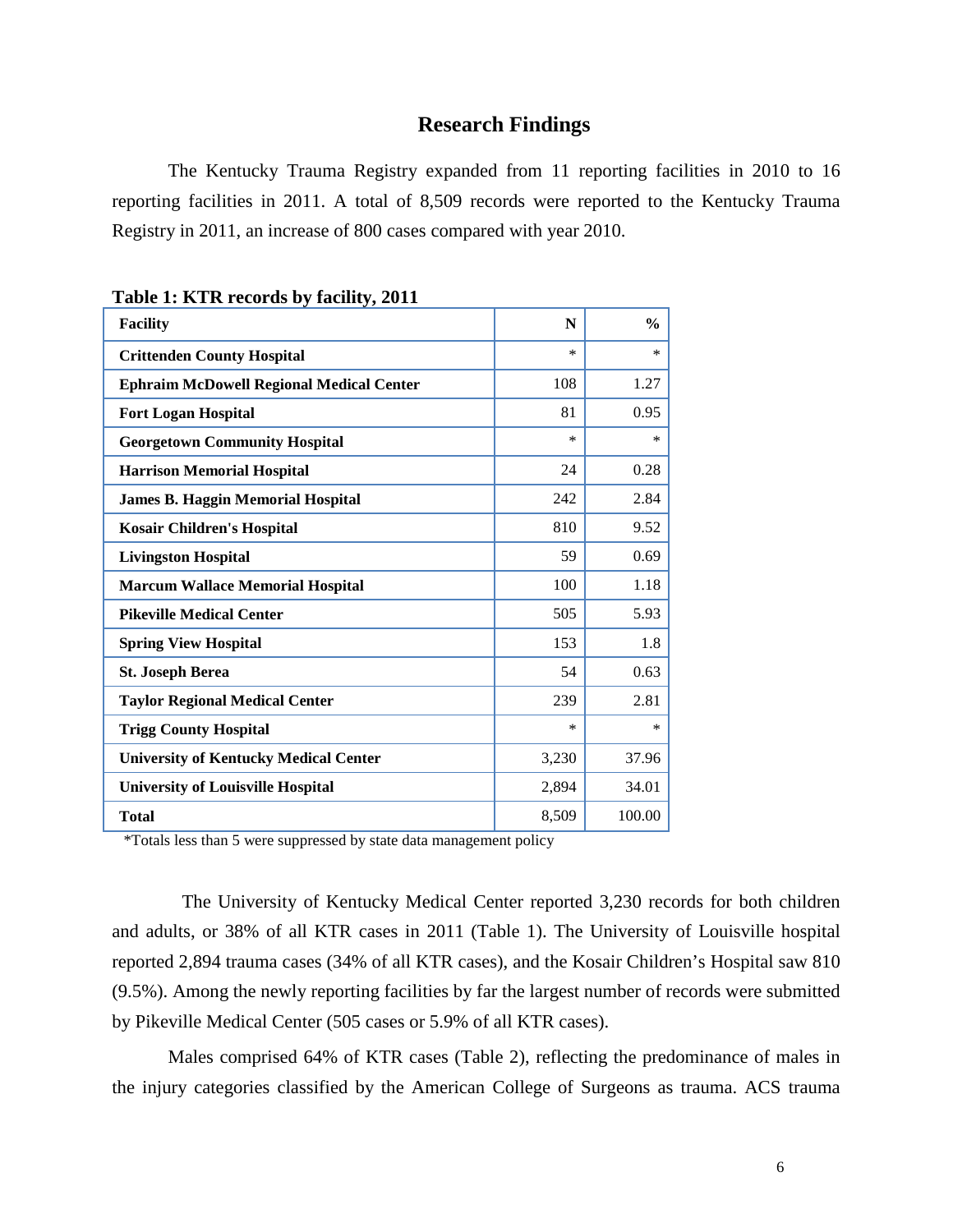classification excludes hip fractures, the most common traumatic injury in older adults, and a category that is therefore predominantly female. Thus, KTR demographics are strikingly different from those of the related report on traumatic injuries as a whole, in which males and females are roughly equally represented (see Kentucky Inpatient and Emergency Department Traumatic Injury Data Reports, [www.kiprc.uky.edu/projects/trauma/index.html\)](http://www.kiprc.uky.edu/projects/trauma/index.html).

|              | ັດ    |               |
|--------------|-------|---------------|
| Gender       |       | $\frac{0}{0}$ |
| Female       | 3,060 | 35.96         |
| Male         | 5,448 | 64.03         |
| <b>Total</b> | 8,508 | 100.00        |

<span id="page-6-0"></span>**Table 2: KTR cases by gender, 2011**

Note: one record was excluded due to missing information on gender

The same issue of inclusion criteria influences the distribution of trauma cases by age group. Whereas the statewide hospitalization data for traumatic injury (including hip fractures) is skewed towards older age groups, the KTR data is concentrated in working-age adults (Figure 1 and Table 3).



<span id="page-6-1"></span>**Figure 1: KTR records by age group, 2011**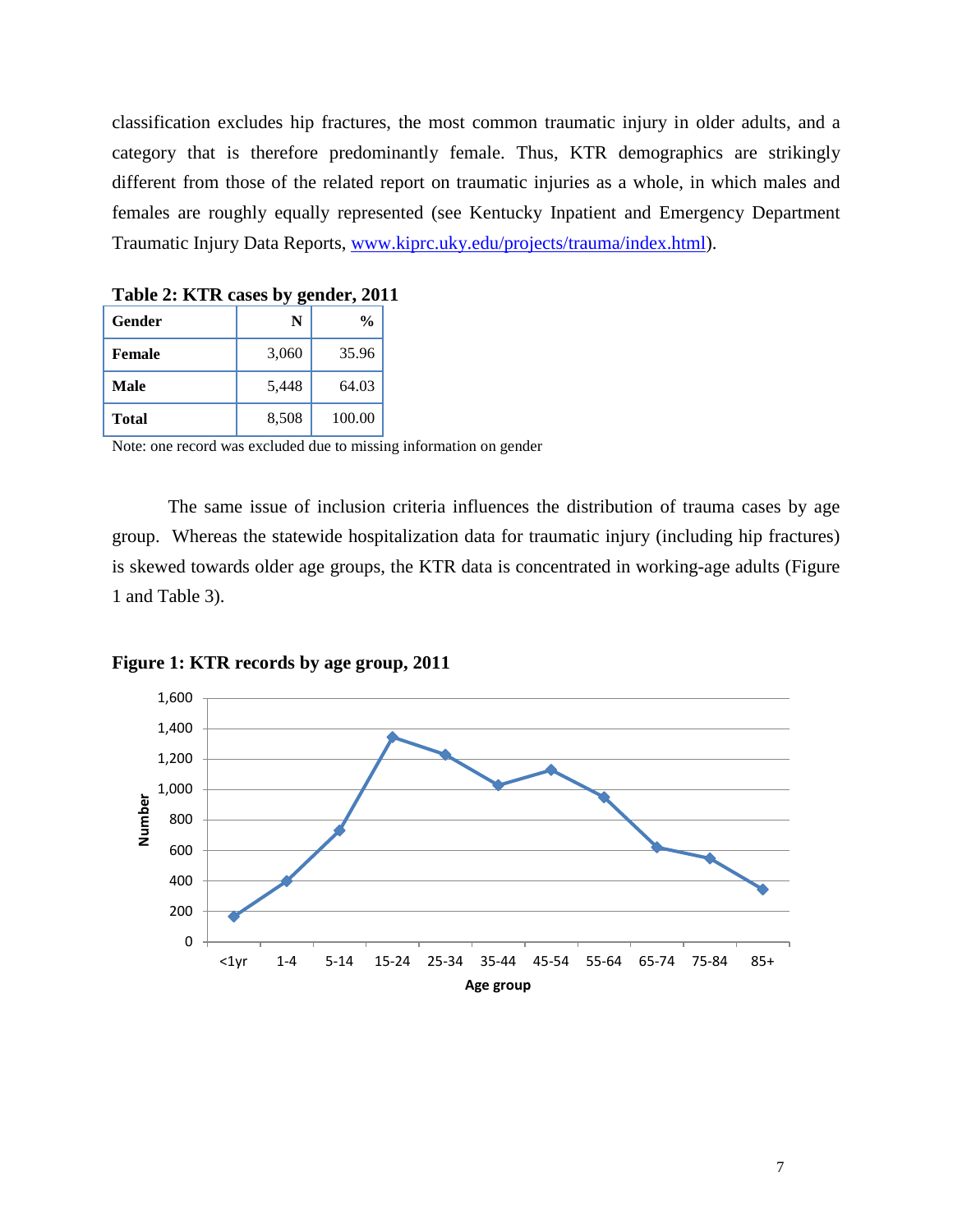| <b>Facility</b>                          |          | <b>Age Group</b> |            |              |              |              |              |             |              |              |                |  |
|------------------------------------------|----------|------------------|------------|--------------|--------------|--------------|--------------|-------------|--------------|--------------|----------------|--|
|                                          | $1yr$    | $1-$<br>4yr      | 5-<br>14yr | $15 -$<br>24 | $25 -$<br>34 | $35 -$<br>44 | $45 -$<br>54 | $55-$<br>64 | $65 -$<br>74 | $75 -$<br>84 | $85+$          |  |
| <b>Crittenden County Hospital</b>        | $\Omega$ | $\Omega$         | $\Omega$   | $\Omega$     | $\Omega$     | $\ast$       | $\ast$       | $\Omega$    | $\Omega$     | $\ast$       | *              |  |
| <b>Ephraim McDowell Regional MC</b>      | $\ast$   | $\ast$           | $\ast$     | 10           | 17           | 6            | 11           | 9           | 16           | 16           | 15             |  |
| <b>Fort Logan Hospital</b>               | *        | $\ast$           | 14         | 15           | 8            | 11           | *            | 6           | 7            | 6            | $\ast$         |  |
| <b>Georgetown Community Hospital</b>     | $\Omega$ | $\ast$           | $\Omega$   | $\theta$     | $\Omega$     | $\Omega$     | $\Omega$     | $\ast$      | $\ast$       | $\Omega$     | $\overline{0}$ |  |
| <b>Harrison Memorial Hospital</b>        | $\Omega$ | $\ast$           | *          | 5            | *            | ∗            | $\Omega$     | *           | 5            | *            | *              |  |
| <b>James B. Haggin Memorial Hospital</b> | 13       | 19               | 33         | 48           | 30           | 19           | 26           | 16          | 19           | 8            | 9              |  |
| <b>Kosair Children's Hospital</b>        | 104      | 212              | 385        | 109          | $\theta$     | $\Omega$     | $\Omega$     | $\Omega$    | $\Omega$     | $\Omega$     | $\overline{0}$ |  |
| <b>Livingston Hospital</b>               | $\Omega$ | $\ast$           | $\ast$     | 8            | *            | 6            | 8            | 9           | 6            | $\tau$       | 8              |  |
| <b>Marcum Wallace Memorial Hospital</b>  | $\theta$ | 5                | *          | 16           | 11           | 13           | 16           | 10          | 12           | 6            | 9              |  |
| <b>Pikeville Medical Center</b>          | *        | 9                | 25         | 35           | 50           | 47           | 45           | 83          | 68           | 86           | 56             |  |
| <b>Spring View Hospital</b>              | *        | 5                | 12         | 22           | 18           | 14           | 22           | 18          | 14           | 12           | 14             |  |
| <b>St. Joseph Berea</b>                  | *        | $\ast$           | 6          | 7            | 11           | 6            | $\ast$       | 5           | $\ast$       | 5            | $\ast$         |  |
| <b>Taylor Regional Medical Center</b>    | 6        | 6                | 11         | 36           | 24           | 13           | 30           | 32          | 26           | 29           | 26             |  |
| <b>Trigg County Hospital</b>             | $\Omega$ | $\Omega$         | $\Omega$   | $\Omega$     | $\Omega$     | $\Omega$     | *            | $\Omega$    | $\Omega$     | $\Omega$     | $\Omega$       |  |
| <b>University of Kentucky MC</b>         | 36       | 131              | 236        | 508          | 530          | 482          | 426          | 370         | 228          | 184          | 99             |  |
| <b>University of Louisville Hospital</b> | $\Omega$ | $\Omega$         | $\Omega$   | 528          | 526          | 411          | 536          | 391         | 217          | 187          | 98             |  |

## <span id="page-7-0"></span>**Table 3: KTR records by age group, 2011**

\*Totals less than 5 were suppressed by state data management policy

## <span id="page-7-1"></span>**Table 4: KTR cases by race and ethnicity, 2011**

|                                                  | <b>Ethnicity</b>             |                                            |                |              |  |  |  |  |
|--------------------------------------------------|------------------------------|--------------------------------------------|----------------|--------------|--|--|--|--|
| Race                                             | <b>Hispanic or</b><br>Latino | <b>Not</b><br><b>Hispanic or</b><br>Latino | <b>Missing</b> | <b>Total</b> |  |  |  |  |
| <b>Asian</b>                                     | $\Omega$                     | 17                                         | 6              | 23           |  |  |  |  |
| <b>Other Race</b>                                | 129                          | 18                                         | 6              | 153          |  |  |  |  |
| <b>Native Hawaiian or Other Pacific Islander</b> | 6                            | 16                                         | 6              | 28           |  |  |  |  |
| <b>Black or African American</b>                 | $\theta$                     | 576                                        | 167            | 743          |  |  |  |  |
| White                                            | 30                           | 6,476                                      | 1,013          | 7,519        |  |  |  |  |
| <b>Missing</b>                                   | 14                           | 14                                         | 15             | 43           |  |  |  |  |
| <b>Total</b>                                     | 179                          | 7,117                                      | 1,213          | 8,509        |  |  |  |  |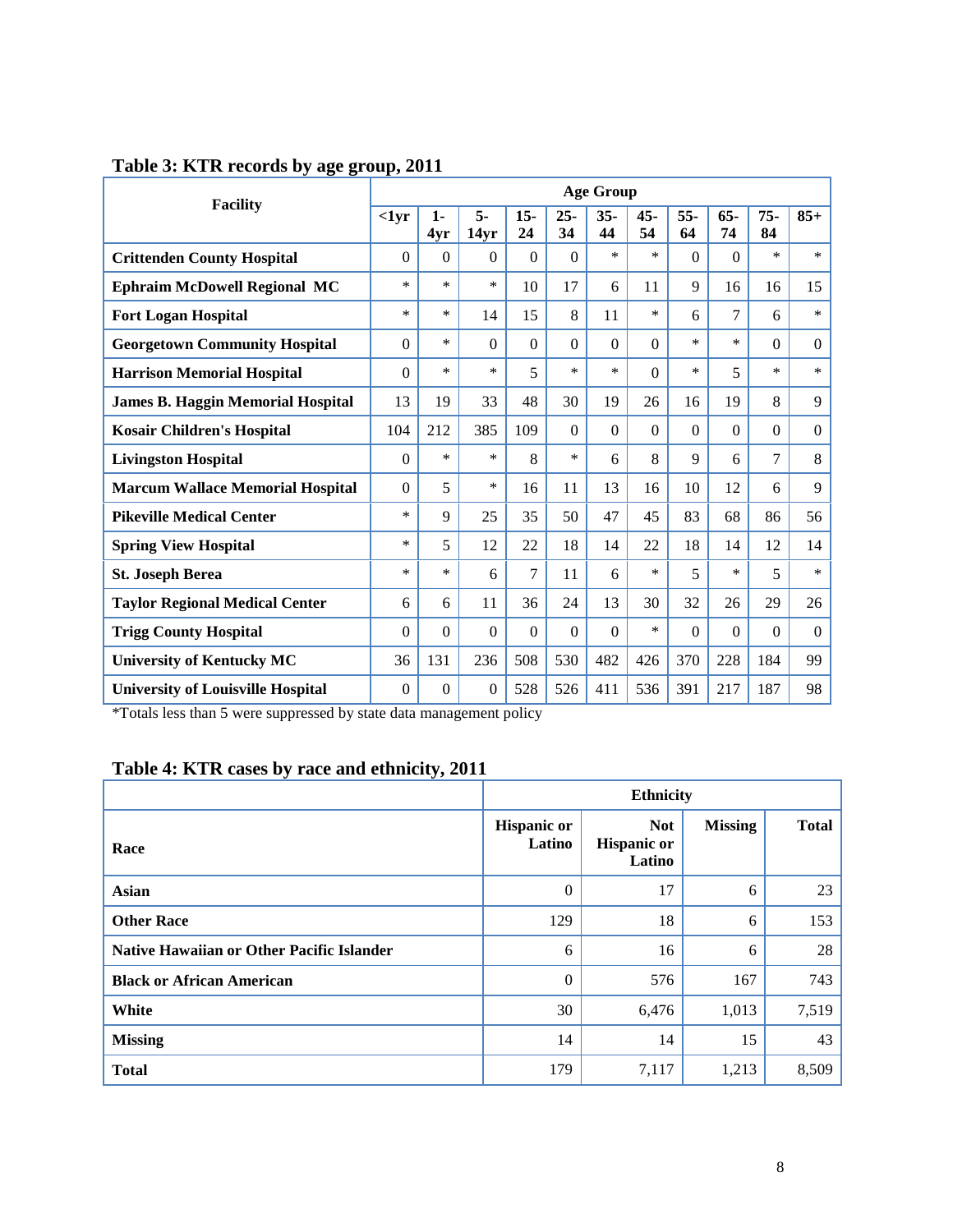The completeness of the ethnicity variable continues to improve from 56.3% missing values in 2009, to 18.1% missing ethnicity codes in 2010, and 14.2% in 2011. The distribution of the cases by race did not change significantly from last year: 88% of the records indicated treatment for white patients, 9% for black patients (Table 4).

Trauma rates vary by season, with higher incidence during summer months (Table 5), mainly due to the increased number of motor vehicle traffic collision injuries and falls.

|                                   | <b>Month</b>   |                |                  |              |                  |                  |                  |                |                |                |                |                |              |
|-----------------------------------|----------------|----------------|------------------|--------------|------------------|------------------|------------------|----------------|----------------|----------------|----------------|----------------|--------------|
| <b>Facility</b>                   | 01             | 02             | 03               | 04           | 0 <sub>5</sub>   | 06               | 07               | 08             | 09             | 10             | 11             | 12             | <b>Total</b> |
| Crittenden County Hospital        | $\overline{0}$ | $\overline{0}$ | $\boldsymbol{0}$ | $\mathbf{0}$ | $\overline{0}$   | $\boldsymbol{0}$ | $\boldsymbol{0}$ | $\overline{0}$ | $\overline{0}$ | $\overline{0}$ | $\overline{0}$ | $\ast$         | $\ast$       |
| Ephraim McDowell Regional MC      | 9              | 10             | 16               | 13           | 16               | 17               | 15               | 5              | $\overline{7}$ | $\overline{0}$ | $\overline{0}$ | $\overline{0}$ | 108          |
| Fort Logan Hospital               | 9              | $\ast$         | $\ast$           | $\ast$       | 6                | $\tau$           | 6                | $\ast$         | 6              | 8              | 17             | 8              | 81           |
| Georgetown Community Hospital     | $\ast$         | $\overline{0}$ | $\boldsymbol{0}$ | $\mathbf{0}$ | $\boldsymbol{0}$ | $\overline{0}$   | $\Omega$         | $\mathbf{0}$   | $\Omega$       | $\Omega$       | $\theta$       | $\Omega$       | $\ast$       |
| Harrison Memorial Hospital        | $\overline{0}$ | $\Omega$       | $\Omega$         | $\Omega$     | $\Omega$         | $\overline{0}$   | $\overline{0}$   | $\theta$       | $\theta$       | $\ast$         | 12             | 9              | $\ast$       |
| James B. Haggin Memorial Hospital | 31             | $\ast$         | 20               | 36           | 31               | 20               | 25               | 8              | 17             | 22             | 11             | 17             | 242          |
| Kosair Children's Hospital        | 35             | 44             | 54               | 67           | 82               | 81               | 77               | 105            | 76             | 74             | 54             | 61             | 810          |
| Livingston Hospital               | $\ast$         | $\ast$         | $\ast$           | 8            | $\ast$           | $\ast$           | $\ast$           | $\overline{7}$ | $\overline{7}$ | 10             | $\ast$         | 5              | 59           |
| Marcum Wallace Memorial Hospital  | 11             | $\ast$         | 10               | 6            | $\overline{7}$   | 15               | 10               | 5              | 9              | 11             | 10             | $\ast$         | 100          |
| Pikeville Medical Center          | 34             | 30             | 56               | 41           | 42               | 43               | 37               | 53             | 40             | 30             | 54             | 45             | 505          |
| Spring View Hospital              | 8              | 10             | 15               | 13           | 10               | 11               | 16               | 15             | 12             | 15             | 19             | 9              | 153          |
| St. Joseph Berea                  | $\overline{0}$ | 5              | $\ast$           | 6            | $\ast$           | $\ast$           | $\ast$           | $\overline{7}$ | $\ast$         | 6              | $\overline{7}$ | 8              | 54           |
| Taylor Regional Medical Center    | $\overline{7}$ | 17             | 15               | 16           | 27               | 27               | 23               | 29             | 18             | 18             | 27             | 15             | 239          |
| <b>Trigg County Hospital</b>      | $\overline{0}$ | $\theta$       | $\theta$         | $\mathbf{0}$ | $\theta$         | $\overline{0}$   | $\mathbf{0}$     | $\overline{0}$ | $\overline{0}$ | $\ast$         | $\overline{0}$ | $\ast$         | $\ast$       |
| University of Kentucky MC         | 177            | 197            | 233              | 238          | 305              | 339              | 351              | 296            | 277            | 316            | 271            | 230            | 3,230        |
| University of Louisville Hospital | 172            | 156            | 232              | 233          | 260              | 264              | 305              | 273            | 222            | 294            | 253            | 230            | 2,894        |
| Total                             | 499            | 485            | 659              | 680          | 792              | 831              | 869              | 807            | 695            | 808            | 739            | 645            | 8,509        |

<span id="page-8-0"></span>**Table 5: KTR cases by month of hospital arrival, 2011**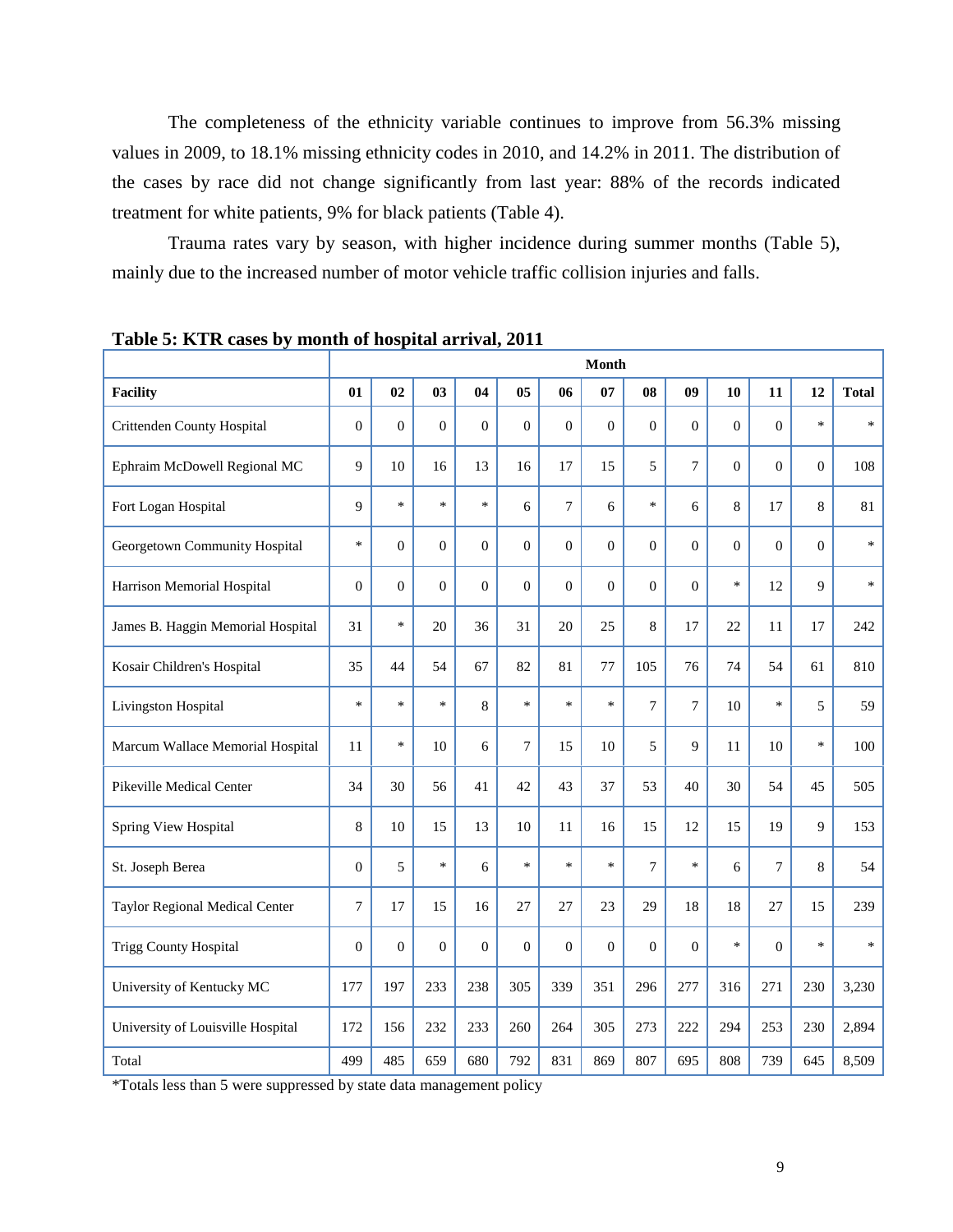The resident county is not a required data element in the NTDB, while the patient home zip code is required. The county of residence was calculated based on a zip-to-county algorithm that may misclassify counties where zip codes cross county lines. County-specific data must also be read with the caveat that we are only reporting on Kentucky facilities, so patients from the northern and southern tiers of counties, who often receive trauma care in Ohio and Tennessee respectively, are underrepresented in the current data. About 88% of the KTR cases had Kentucky home zip codes. The majority of the Kentucky resident cases were from Jefferson (1,689 cases) and Fayette (618) counties, reflecting the larger population of these counties. Rural Appalachian counties have the highest rates of injury cases treated in KTR facilities per 1,000 population (Figure 2).



<span id="page-9-0"></span>**Figure 2: Rate of KTR cases per 1,000 population by county, 2011**

Tables 6 and 7 present summaries of the injuries by nature and body region, based on the Barell Matrix (http://www.cdc.gov/nchs/data/ice/final matrix post ice.pdf). Head injuries were labeled as Type 1 TBI if there were principal diagnosis codes for an intracranial injury, moderate/prolonged loss of consciousness, shaken infant syndrome, or injuries to the optic nerve pathways. Type 2 TBI included head injuries with no intracranial injury coded, and coded with loss of consciousness of less than 1 hour unknown duration, or unspecified level. Type 3 TBI included patients with no intracranial injury and no loss of consciousness coded. TBI accounted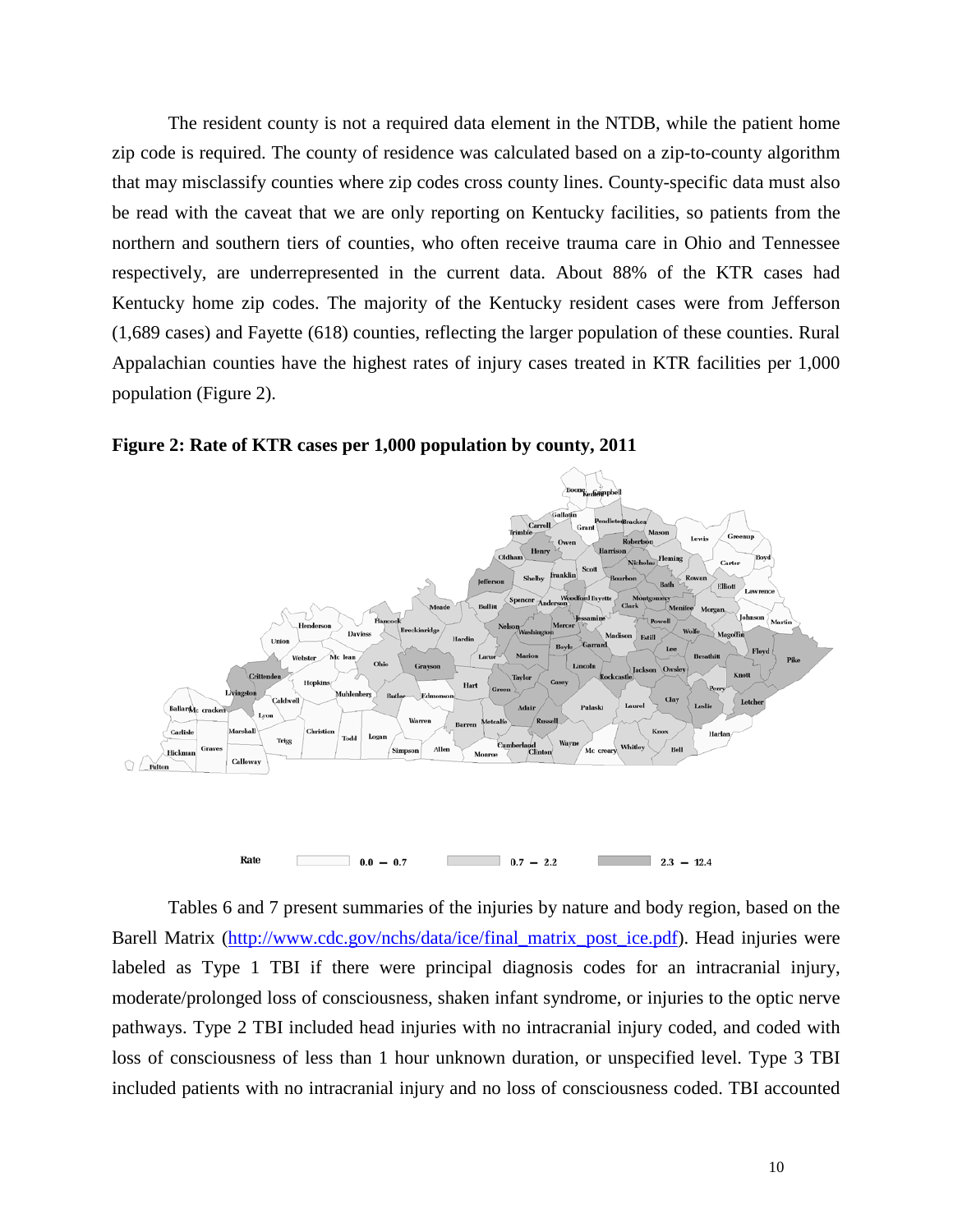for 24.8% of all trauma registry cases, followed by lower extremity injuries (20.7%) and torso injuries (19.65%) (Table 6). More than half of the injuries (52.8%) were fractures (Table 7).

|                                                      | N                            | $\frac{0}{0}$                   |       |       |
|------------------------------------------------------|------------------------------|---------------------------------|-------|-------|
|                                                      | Traumatic                    | Type 1 TBI                      | 1,207 | 14.38 |
|                                                      | Brain<br>Injury<br>(TBI)     | Type 2 TBI                      | 721   | 8.59  |
|                                                      |                              | Type 3 TBI                      | 155   | 1.85  |
|                                                      |                              | Other Head                      | 187   | 2.23  |
| <b>Head and Neck</b><br>Other head,<br>face and neck |                              | Face                            | 440   | 5.24  |
|                                                      |                              | Eye                             | 42    | 0.50  |
|                                                      |                              | Neck                            | 43    | 0.51  |
|                                                      |                              | Head, Face and Neck Unspecified | 62    | 0.74  |
|                                                      |                              | <b>Cervical SCI</b>             | 61    | 0.73  |
|                                                      |                              | Thoracic/ Dorsal SCI            | 19    | 0.23  |
|                                                      | Spinal<br>Cord<br>(SCI)      | Lumbar SCI                      | 7     | 0.08  |
|                                                      |                              | Sacrum Coccyx SCI               | 0     | 0.00  |
|                                                      |                              | Spine+ Back unspecified SCI     | *     | *     |
| Spine and back                                       |                              | <b>Cervical VCI</b>             | 299   | 3.56  |
|                                                      | Vertebral<br>Column<br>(VCI) | Thoracic /Dorsal VCI            |       | 1.74  |
|                                                      |                              | Lumbar VCI                      | 190   | 2.26  |
|                                                      |                              | Sacrum Coccyx VCI               | 20    | 0.24  |
|                                                      |                              | Chest (Thorax)                  | 1,000 | 11.91 |
|                                                      |                              | Abdomen                         | 368   | 4.38  |
| Torso                                                | <b>Torso</b>                 | Pelvis and Urogenital           | 222   | 2.64  |
|                                                      |                              | Trunk                           | 32    | 0.38  |
|                                                      |                              | <b>Back and Buttock</b>         | 20    | 0.24  |
|                                                      |                              | Shoulder and upper arm          | 449   | 5.35  |
|                                                      | Upper                        | Forearm and elbow               | 374   | 4.46  |
|                                                      |                              | Wrist, hand and fingers         | 271   | 3.23  |
|                                                      |                              | Other and unspecified           | 50    | 0.60  |
| Extremities                                          |                              | Hip                             | 444   | 5.29  |
|                                                      |                              | Upper leg and thigh             | 344   | 4.10  |
|                                                      | ver                          | Knee                            | 40    | 0.48  |
|                                                      | <u>ξ</u>                     | Lower leg and ankle             | 592   | 7.05  |
|                                                      |                              | Foot and toes                   | 190   | 2.26  |
|                                                      |                              | Other and unspecified           | 131   | 1.56  |
|                                                      | specified                    | Other/multiple                  | 5     | 0.06  |
| by site                                              | and un-<br><b>Other</b>      | Unspecified site                | 241   | 2.87  |
| Unclassifiable                                       | Sys-<br>tem<br>wide          | System-wide & late effects      | 19    | 0.23  |

<span id="page-10-0"></span>

| Table 6: KTR cases by body region, 2011 |  |  |  |
|-----------------------------------------|--|--|--|
|-----------------------------------------|--|--|--|

Note: Diagnosis codes were missing for 114 cases; Totals < 5 were suppressed by state data management policy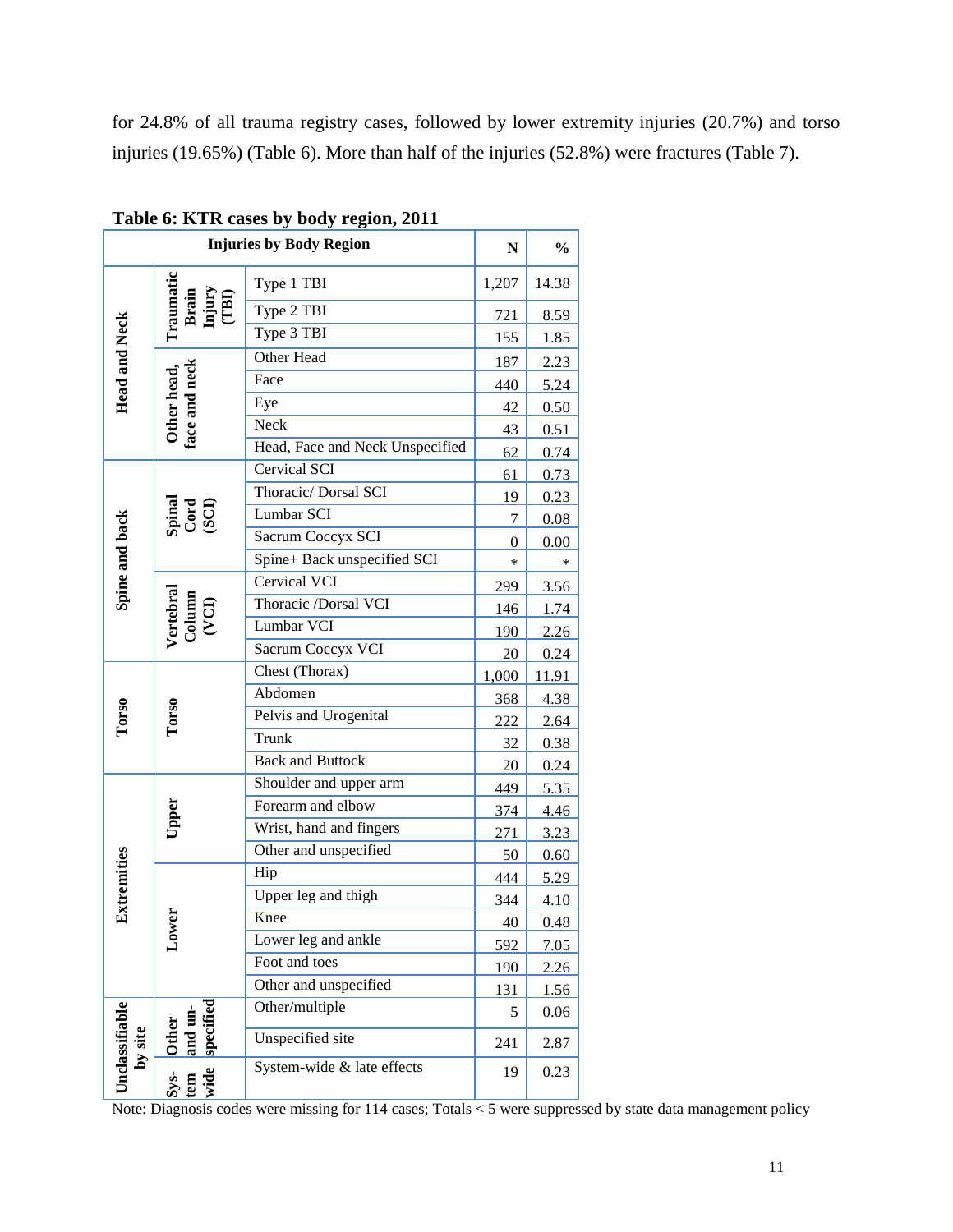| <b>Nature of Injury</b>      | N     | $\frac{0}{0}$ | <b>Nature of Injury</b>               | N   | $\frac{0}{0}$ |
|------------------------------|-------|---------------|---------------------------------------|-----|---------------|
| <b>Fractures</b>             | 4,431 | 52.78         | <b>Dislocation</b>                    | 108 | 1.29          |
| <b>Internal Organ</b>        | 2,271 | 27.05         | <b>Blood Vessels</b>                  | 84  | 1.00          |
| <b>Open Wounds</b>           | 755   | 8.99          | <b>Amputations</b>                    | 75  | 0.89          |
| <b>Burns</b>                 | 346   | 4.12          | Crushing                              | 24  | 0.29          |
| <b>Unspecified</b>           | 144   | 1.72          | <b>Nerves</b>                         | 19  | 0.23          |
| <b>Sprains &amp; Strains</b> | 120   | 1.43          | <b>System Wide &amp; Late Effects</b> | 19  | 0.23          |

<span id="page-11-0"></span>**Table 7: KTR cases by nature of injury, 2011**

Note: Diagnosis codes were missing for 113 cases

Motor vehicle traffic collisions (MVTC) continue to be the leading cause of injuries reported to KTR, accounting for 2,906 records or 34% of all trauma registry cases in 2011 (Table 8). Falls (2,078 or 27%) were the second leading cause of reported injuries.

|                                  | <b>Intent</b>        |                    |                               |              |  |  |  |  |  |
|----------------------------------|----------------------|--------------------|-------------------------------|--------------|--|--|--|--|--|
| <b>Cause</b>                     | <b>Unintentional</b> | <b>Intentional</b> | Other/<br><b>Undetermined</b> | <b>Total</b> |  |  |  |  |  |
| Motor vehicle traffic collisions | 2,865                | 8                  | 33                            | 2,906        |  |  |  |  |  |
| <b>Firearm</b>                   | 81                   | 288                | 26                            | 395          |  |  |  |  |  |
| <b>Falls</b>                     | 2,516                | 8                  | 9                             | 2,533        |  |  |  |  |  |
| <b>Suffocation</b>               | $\Omega$             | 8                  | *                             | *            |  |  |  |  |  |
| <b>Drowning</b>                  | 6                    | $\Omega$           | $\theta$                      | 6            |  |  |  |  |  |
| Fire/burn                        | 293                  | 6                  | $\ast$                        | $\ast$       |  |  |  |  |  |
| <b>Cut/pierce</b>                | 143                  | 193                | 14                            | 350          |  |  |  |  |  |
| <b>Struck by/against</b>         | 299                  | 218                | $\ast$                        | $\ast$       |  |  |  |  |  |
| <b>Machinery</b>                 | 152                  | $\theta$           | $\mathbf{0}$                  | 152          |  |  |  |  |  |
| Other pedal cycle                | 117                  | $\overline{0}$     | $\boldsymbol{0}$              | 117          |  |  |  |  |  |
| Other pedestrian                 | 17                   | $\Omega$           | $\Omega$                      | 17           |  |  |  |  |  |
| <b>Other transportation</b>      | 801                  | $\overline{0}$     | $\boldsymbol{0}$              | 801          |  |  |  |  |  |
| Natural/environmental            | 86                   | $\Omega$           | $\boldsymbol{0}$              | 86           |  |  |  |  |  |
| Overexertion                     | 20                   | $\Omega$           | $\Omega$                      | 20           |  |  |  |  |  |
| Other specified                  | 101                  | 77                 | $\boldsymbol{0}$              | 178          |  |  |  |  |  |
| NEC                              | 20                   | 11                 | $\ast$                        | *            |  |  |  |  |  |
| Not specified                    | 24                   | 34                 | 11                            | 69           |  |  |  |  |  |
| <b>Missing Ecode</b>             | $\Omega$             | $\theta$           | $\Omega$                      | 13           |  |  |  |  |  |
| <b>Total</b>                     | 7,541                | 851                | 104                           | 8,509        |  |  |  |  |  |

<span id="page-11-1"></span>**Table 8: KTR cases by cause and intent of injury, 2011**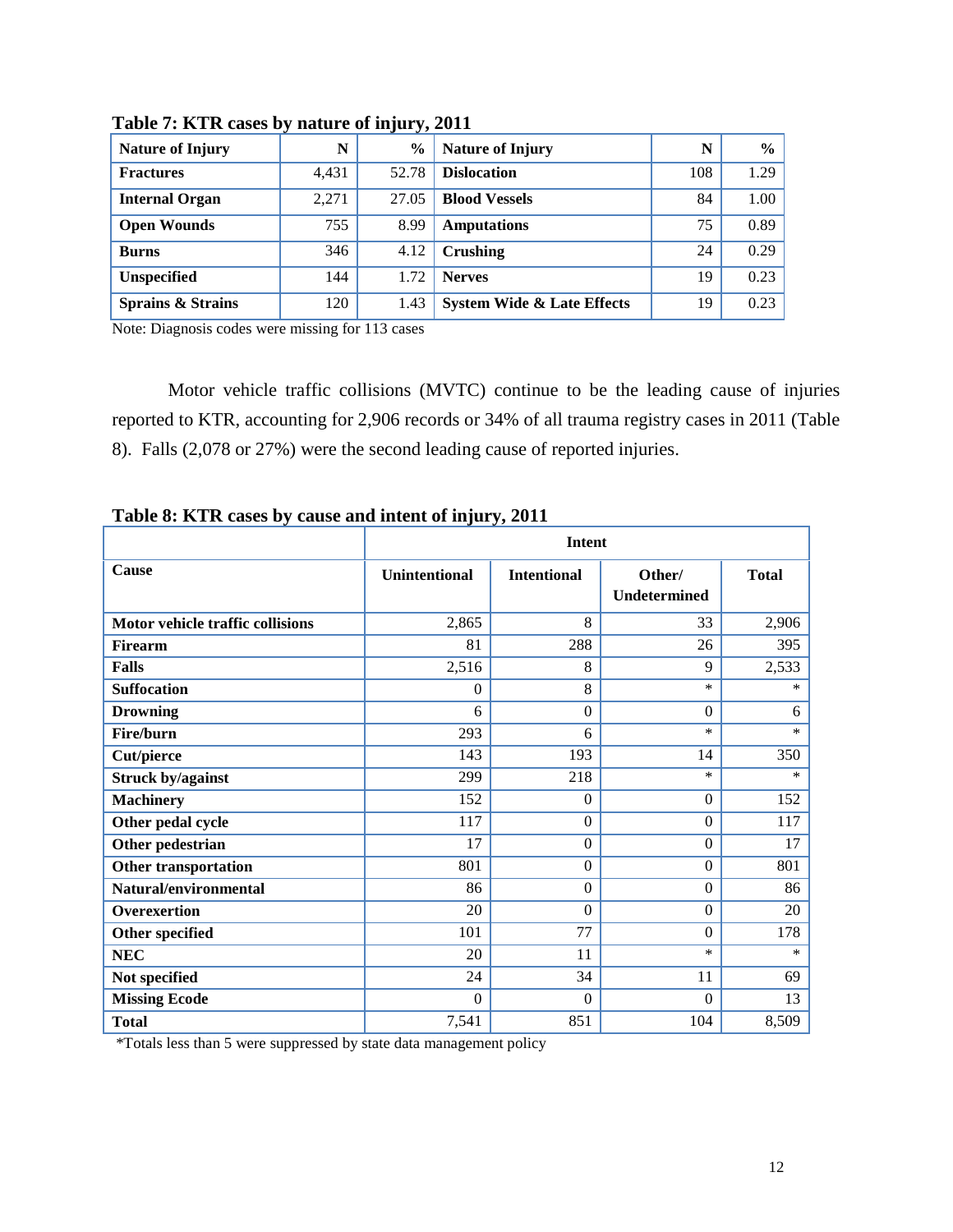Among the unintentional motor vehicle traffic collision cases, 73.3% were coded as vehicle occupants, 14.9% as motorcyclists, and 7.3% as pedestrians (Table 9).

| Role in motor vehicle traffic<br>collision | N     | $\frac{0}{0}$ |
|--------------------------------------------|-------|---------------|
| Occupant                                   | 2,099 | 73.3          |
| Motorcyclist                               | 428   | 14.9          |
| Pedal cyclist                              | 49    | 1.7           |
| <b>Pedestrian</b>                          | 209   | 7.3           |
| <b>Unknown</b>                             | 59    | 2.1           |
| <b>Other</b>                               | 21    | 0.7           |
| <b>Total</b>                               | 2,865 | 100.0         |

<span id="page-12-0"></span>**Table 9: Role in motor vehicle collisions, 2011**

Table 10 describes the use of protective devices for the pediatric patients injured in motor vehicle traffic collisions: 191 records (41.7%) indicated that protective devices were not used, and in 49 cases (10.7%) the presence or use of a protective device was not documented.

|                                            | N      | $\frac{0}{0}$ |
|--------------------------------------------|--------|---------------|
| <b>Protective device</b>                   |        |               |
| <b>None</b>                                | 191    | 41.7%         |
| <b>Shoulder Belt</b>                       | $\ast$ | $\ast$        |
| <b>Lap Belt</b>                            | 68     | 14.8%         |
| Lap & Shoulder Belt                        | 68     | 14.8%         |
| <b>Child Restraint</b>                     | 35     | 7.6%          |
| Helmet (e.g., bicycle, skiing, motorcycle) | 15     | 3.3%          |
| <b>Not Applicable</b>                      | 31     | 6.8%          |
| Not documented                             | 49     | 10.7%         |
| <b>Total</b>                               | 458    | 100.0%        |

<span id="page-12-1"></span>**Table 10: Pediatric MVT KTR cases by protective device, 2011**

\*Totals less than 5 were suppressed by state data management policy

Data on age of children and adolescents admitted for motor vehicle crash-related injuries (464 cases) are presented in greater detail in Table 11.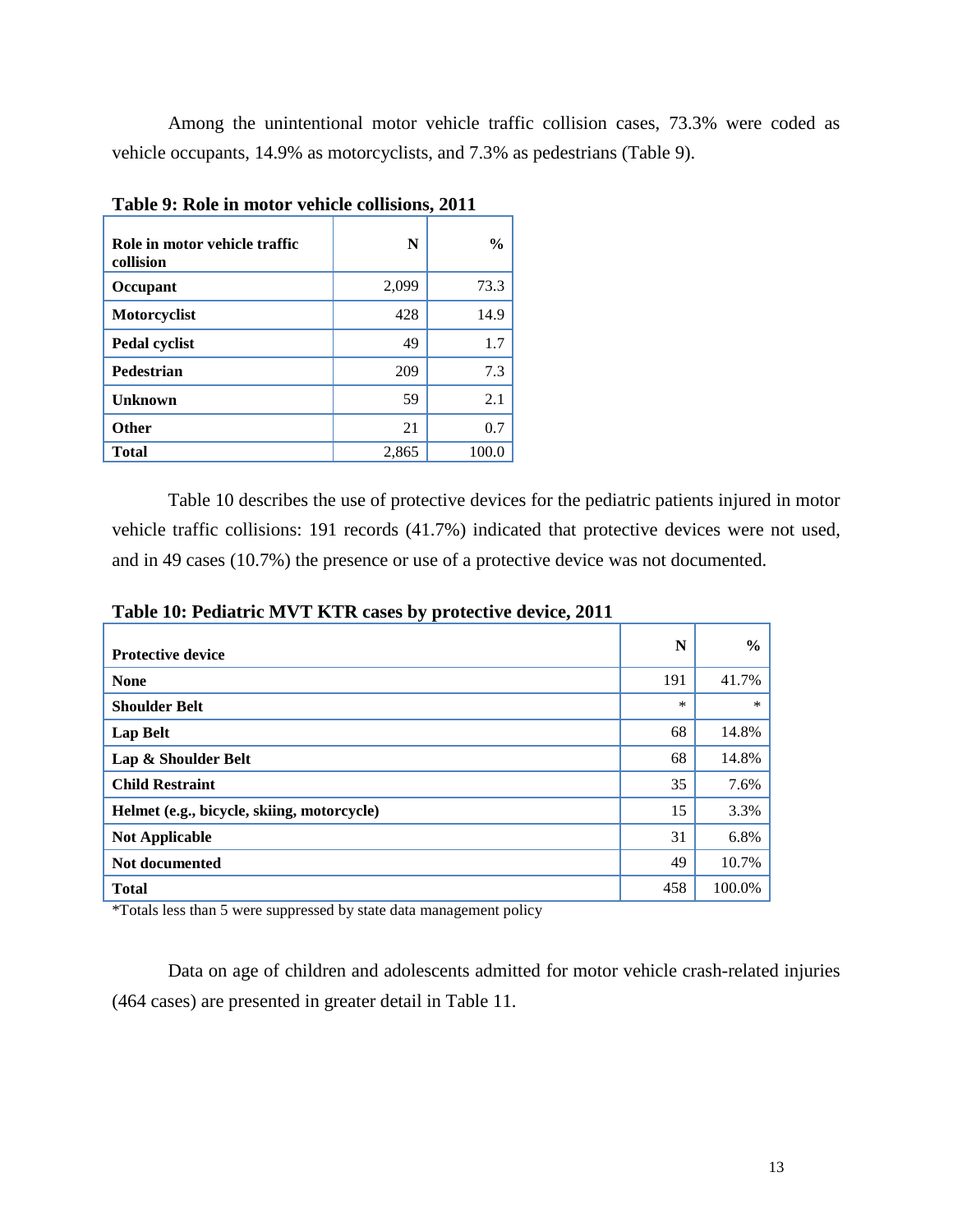| Age in<br>years         | Number of<br>cases due to<br>motor vehicle<br>traffic collision | ັ<br>$\circ$<br>All<br><b>KTR</b><br>cases | Percent of all<br>pediatric motor<br>vehicle traffic<br>collision cases | Percent of all<br>trauma<br>registry cases<br>for this age |
|-------------------------|-----------------------------------------------------------------|--------------------------------------------|-------------------------------------------------------------------------|------------------------------------------------------------|
| $\bf{0}$                | 12                                                              | 154                                        | 2.6%                                                                    | 7.8%                                                       |
| $\mathbf{1}$            | 5                                                               | 100                                        | 1.1%                                                                    | 5.0%                                                       |
| $\overline{2}$          | 13                                                              | 99                                         | 2.8%                                                                    | 13.1%                                                      |
| 3                       | 20                                                              | 106                                        | 4.4%                                                                    | 18.9%                                                      |
| $\overline{\mathbf{4}}$ | 25                                                              | 95                                         | 5.5%                                                                    | 26.3%                                                      |
| 5                       | 17                                                              | 78                                         | 3.7%                                                                    | 21.8%                                                      |
| 6                       | 6                                                               | 87                                         | 1.3%                                                                    | 6.9%                                                       |
| 7                       | 27                                                              | 87                                         | 5.9%                                                                    | 31.0%                                                      |
| 8                       | 21                                                              | 70                                         | 4.6%                                                                    | 30.0%                                                      |
| 9                       | 15                                                              | 63                                         | 3.3%                                                                    | 23.8%                                                      |
| 10                      | 10                                                              | 55                                         | 2.2%                                                                    | 18.2%                                                      |
| 11                      | 11                                                              | 65                                         | 2.4%                                                                    | 16.9%                                                      |
| 12                      | 10                                                              | 68                                         | 2.2%                                                                    | 14.7%                                                      |
| 13                      | 16                                                              | 87                                         | 3.5%                                                                    | 18.4%                                                      |
| 14                      | 16                                                              | 73                                         | 3.5%                                                                    | 21.9%                                                      |
| 15                      | 24                                                              | 99                                         | 5.2%                                                                    | 24.2%                                                      |
| 16                      | 58                                                              | 116                                        | 12.7%                                                                   | 50.0%                                                      |
| 17                      | 73                                                              | 140                                        | 15.9%                                                                   | 52.1%                                                      |
| 18                      | 79                                                              | 157                                        | 17.2%                                                                   | 50.3%                                                      |
| <b>Total</b>            | 458                                                             | 1799                                       | 100.0%                                                                  | 25.5%                                                      |

<span id="page-13-0"></span>**Table 11: Pediatric KTR cases by age, 2011**

Patients ages 15-24 accounted for 21.3% of the MVT-related trauma, followed by those ages 25-34 (18%). The trend is similar to those of previous years. Falls among those 75-84 years old accounted for 15% of all unintentional falls treated in trauma centers. Almost one fourth (70 cases) of the injuries attributed to being unintentionally struck by or against an object were experienced by patients 5-14 years of age. The review of the struck by/against injuries in this group showed that more than 60% of these injuries were due to striking against or struck accidentally in sports (E-codes E917.0, E917.5). Half of the assault injuries were among young adults ages 15-34 (Table 12).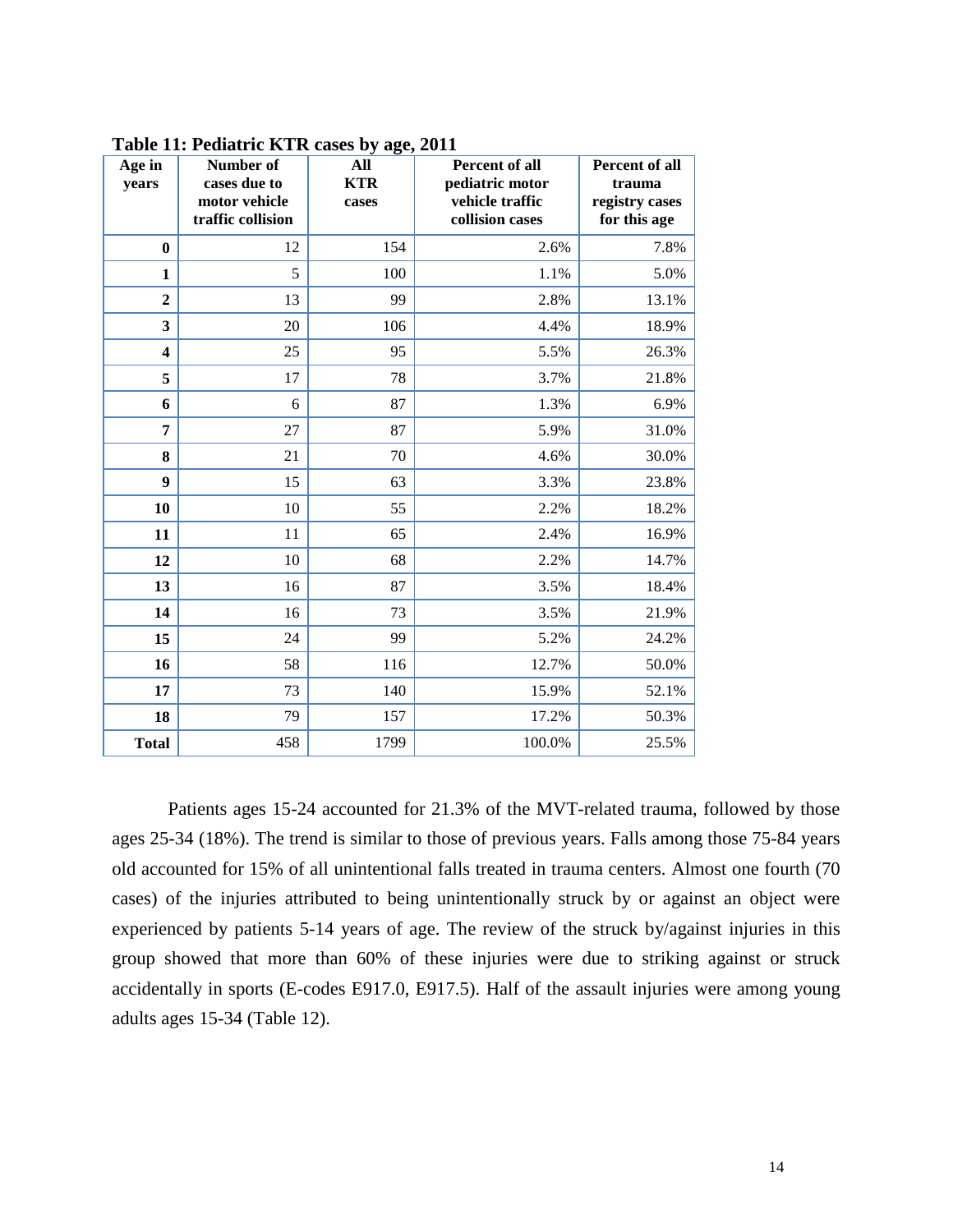|           |                                               |               |                                 |               | <b>Unintentional Injuries</b> |               |        |                             |           |               | <b>Intentional</b> |                |
|-----------|-----------------------------------------------|---------------|---------------------------------|---------------|-------------------------------|---------------|--------|-----------------------------|-----------|---------------|--------------------|----------------|
|           | <b>Motor vehicle</b><br>traffic<br>collisions |               | Other<br>transport.<br>injuries |               |                               | <b>Falls</b>  |        | <b>Struck</b><br>by/against |           | All other     |                    | <b>Assault</b> |
|           | ${\bf N}$                                     | $\frac{0}{0}$ | ${\bf N}$                       | $\frac{0}{0}$ | N                             | $\frac{0}{0}$ | N      | $\frac{0}{0}$               | ${\bf N}$ | $\frac{0}{0}$ | ${\bf N}$          | $\frac{6}{10}$ |
| Age       |                                               |               |                                 |               |                               |               |        |                             |           |               |                    |                |
| $1yr$     | 13                                            | 0.45          | *                               | $\ast$        | 84                            | 3.34          | 8      | 2.68                        | 25        | 1.88          | 36                 | 5.19           |
| $1-4yr$   | 62                                            | 2.16          | 11                              | 1.37          | 164                           | 6.52          | 28     | 9.36                        | 109       | 8.18          | 26                 | 3.75           |
| $5-14yr$  | 147                                           | 5.13          | 80                              | 9.99          | 244                           | 9.70          | 70     | 23.41                       | 187       | 14.03         | 5                  | 0.72           |
| 15-24     | 610                                           | 21.30         | 182                             | 22.72         | 132                           | 5.25          | 45     | 15.05                       | 208       | 15.60         | 170                | 24.50          |
| 25-34     | 515                                           | 17.98         | 142                             | 17.73         | 147                           | 5.84          | 31     | 10.37                       | 209       | 15.68         | 187                | 26.95          |
| 35-44     | 417                                           | 14.56         | 141                             | 17.60         | 163                           | 6.48          | 33     | 11.04                       | 158       | 11.85         | 118                | 17.00          |
| $45 - 54$ | 434                                           | 15.15         | 107                             | 13.36         | 263                           | 10.46         | 39     | 13.04                       | 190       | 14.25         | 98                 | 14.12          |
| 55-64     | 340                                           | 11.87         | 79                              | 9.86          | 341                           | 13.56         | 20     | 6.69                        | 125       | 9.38          | 46                 | 6.63           |
| 65-74     | 180                                           | 6.28          | 35                              | 4.37          | 315                           | 12.52         | 16     | 5.35                        | 71        | 5.33          | 5                  | 0.72           |
| 75-84     | 106                                           | 3.70          | 20                              | 2.50          | 378                           | 15.03         | 6      | 2.01                        | 36        | 2.70          | *                  | $\ast$         |
| $85+$     | 40                                            | 1.40          | *                               | $\ast$        | 284                           | 11.29         | $\ast$ | $\ast$                      | 15        | 1.13          | $\mathbf{0}$       | $\overline{0}$ |

<span id="page-14-0"></span>**Table 12: KTR cases by age and major causes of injury, 2011**

\*Totals less than 5 were suppressed by state data management policy

Alcohol use beyond legal limits was confirmed by test for 319 (11.1%) of the unintentional motor vehicle traffic collision injury cases and for 137 (19.7%) of the assaults (Table 13).

<span id="page-14-1"></span>**Table 13: KTR cases by cause of injury and alcohol use, 2011**

|                                              |                                     | <b>Cause of Injury</b>     |              |                        |                |  |  |  |  |  |
|----------------------------------------------|-------------------------------------|----------------------------|--------------|------------------------|----------------|--|--|--|--|--|
|                                              | <b>Unintentional</b><br><b>MVTC</b> | <b>Other</b><br>transport. | <b>Falls</b> | Other<br>unintentional | <b>Assault</b> |  |  |  |  |  |
|                                              | N                                   | N                          | N            | N                      | N              |  |  |  |  |  |
| <b>Alcohol Use Indicators</b>                |                                     |                            |              |                        |                |  |  |  |  |  |
| No (not tested)                              | 998                                 | 291                        | 1,492        | 804                    | 253            |  |  |  |  |  |
| No (confirmed by test)                       | 1,170                               | 271                        | 356          | 279                    | 179            |  |  |  |  |  |
| Yes (confirmed by test [trace levels])       | 132                                 | 51                         | 37           | 47                     | 49             |  |  |  |  |  |
| Yes (confirmed by test [beyond legal limit]) | 319                                 | 80                         | 97           | 84                     | 137            |  |  |  |  |  |
| <b>Not Applicable</b>                        | 78                                  | 41                         | 141          | 82                     | 20             |  |  |  |  |  |
| Not documented/Missing                       | 168                                 | 67                         | 393          | 337                    | 56             |  |  |  |  |  |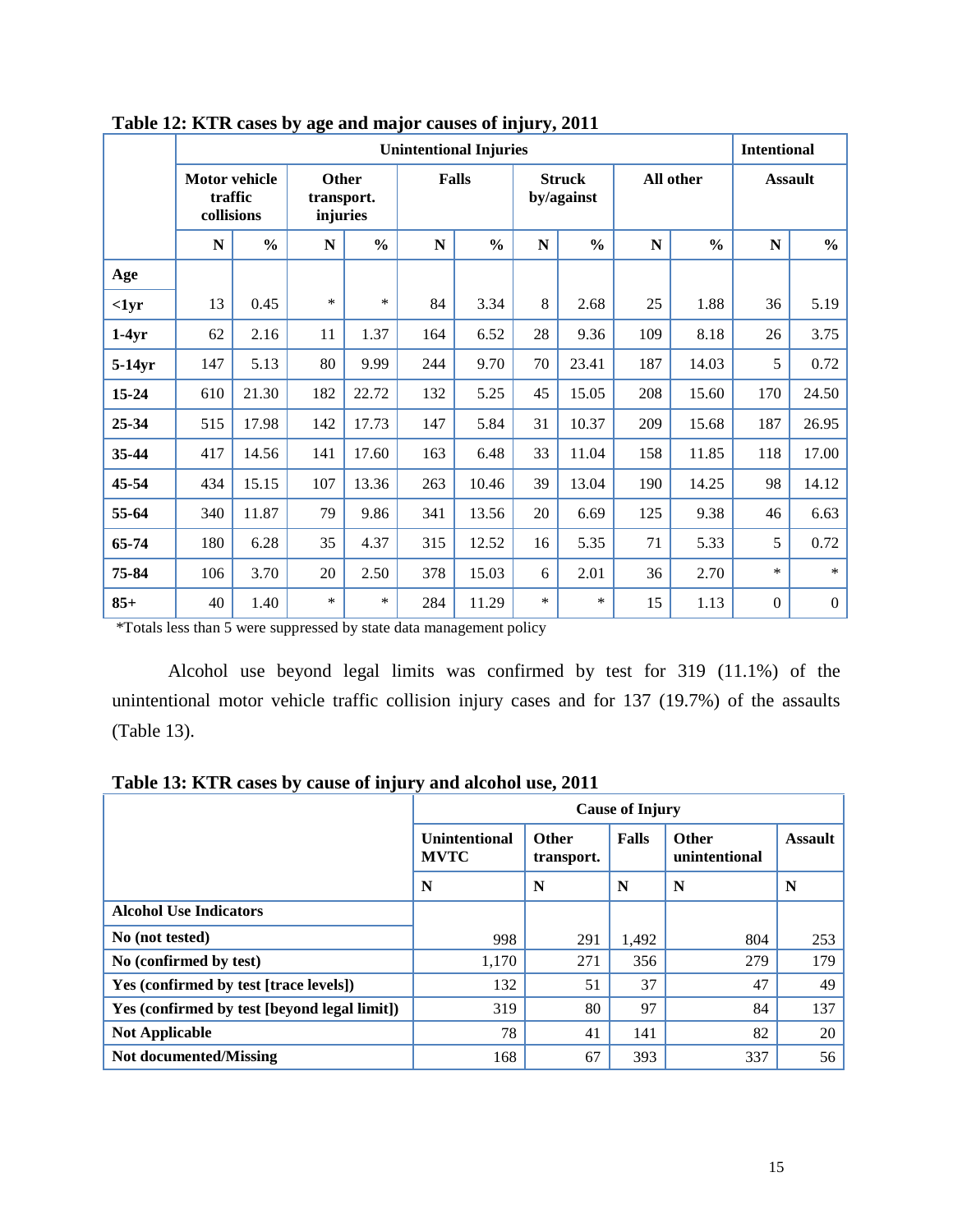Illegal drug use was confirmed in 298 (10.4%) of the unintentional MVT collision injuries. The category "illegal use drug" includes illegal use of a prescription drug according to the NTDS (Table 14).

|                                             | Cause of Injury                     |                                     |       |                               |                |  |  |  |
|---------------------------------------------|-------------------------------------|-------------------------------------|-------|-------------------------------|----------------|--|--|--|
|                                             | <b>Unintentional</b><br><b>MVTC</b> | Falls<br><b>Other</b><br>transport. |       | <b>Other</b><br>unintentional | <b>Assault</b> |  |  |  |
|                                             | N                                   | N                                   | N     | N                             | N              |  |  |  |
| <b>Drug Use Indicator</b>                   |                                     |                                     |       |                               |                |  |  |  |
| No (not tested)                             | 1.069                               | 305                                 | 1,627 | 864                           | 305            |  |  |  |
| No (confirmed by test)                      | 723                                 | 112                                 | 219   | 153                           | 144            |  |  |  |
| Yes (confirmed by test [prescription drug]) | 578                                 | 192                                 | 178   | 174                           | 75             |  |  |  |
| Yes (confirmed by test [illegal use drug])  | 298                                 | 118                                 | 71    | 90                            | 106            |  |  |  |
| <b>Not Applicable</b>                       | 60                                  | 28                                  | 93    | 49                            | 11             |  |  |  |
| Not documented                              | 137                                 | 46                                  | 328   | 303                           | 53             |  |  |  |

<span id="page-15-0"></span>**Table 14: KTR cases by cause of injury and drug use indicator, 2011**

Illegal drug use (including illegal use of prescription drugs) was also confirmed by test in 21 work-related trauma cases (Table 15).

|                                                  | Work Related Trauma Injury |     |                |              |  |  |  |  |  |
|--------------------------------------------------|----------------------------|-----|----------------|--------------|--|--|--|--|--|
| <b>Drug Use Indicator</b>                        | No                         | Yes | <b>Missing</b> | <b>Total</b> |  |  |  |  |  |
| No (not tested)                                  | 3,908                      | 223 | 39             | 4,170        |  |  |  |  |  |
| No (confirmed by test)                           | 1,303                      | 44  | $\ast$         | 1,351        |  |  |  |  |  |
| Yes (confirmed by test [prescription<br>$drug$ ] | 1,146                      | 51  | $\Omega$       | 1,197        |  |  |  |  |  |
| Yes (confirmed by test [illegal use drug])       | 660                        | 21  | $\ast$         | 683          |  |  |  |  |  |
| <b>Not Applicable</b>                            | 225                        | 15  | $\ast$         | 241          |  |  |  |  |  |
| Not documented                                   | 802                        | 6   | 59             | 867          |  |  |  |  |  |
| <b>Total</b>                                     | 8.044                      | 360 | 105            | 8.509        |  |  |  |  |  |

<span id="page-15-1"></span>**Table 15: KTR cases by work-related indicator and drug use indicator, 2011**

\*Totals less than 5 were suppressed by state data management policy

Work-related trauma is defined as injury that occurred during paid employment. A total of 360 work-related trauma cases were recorded in the KTR dataset in 2011. Table 16 shows the industry associated with patient's work environment for the work-related trauma cases.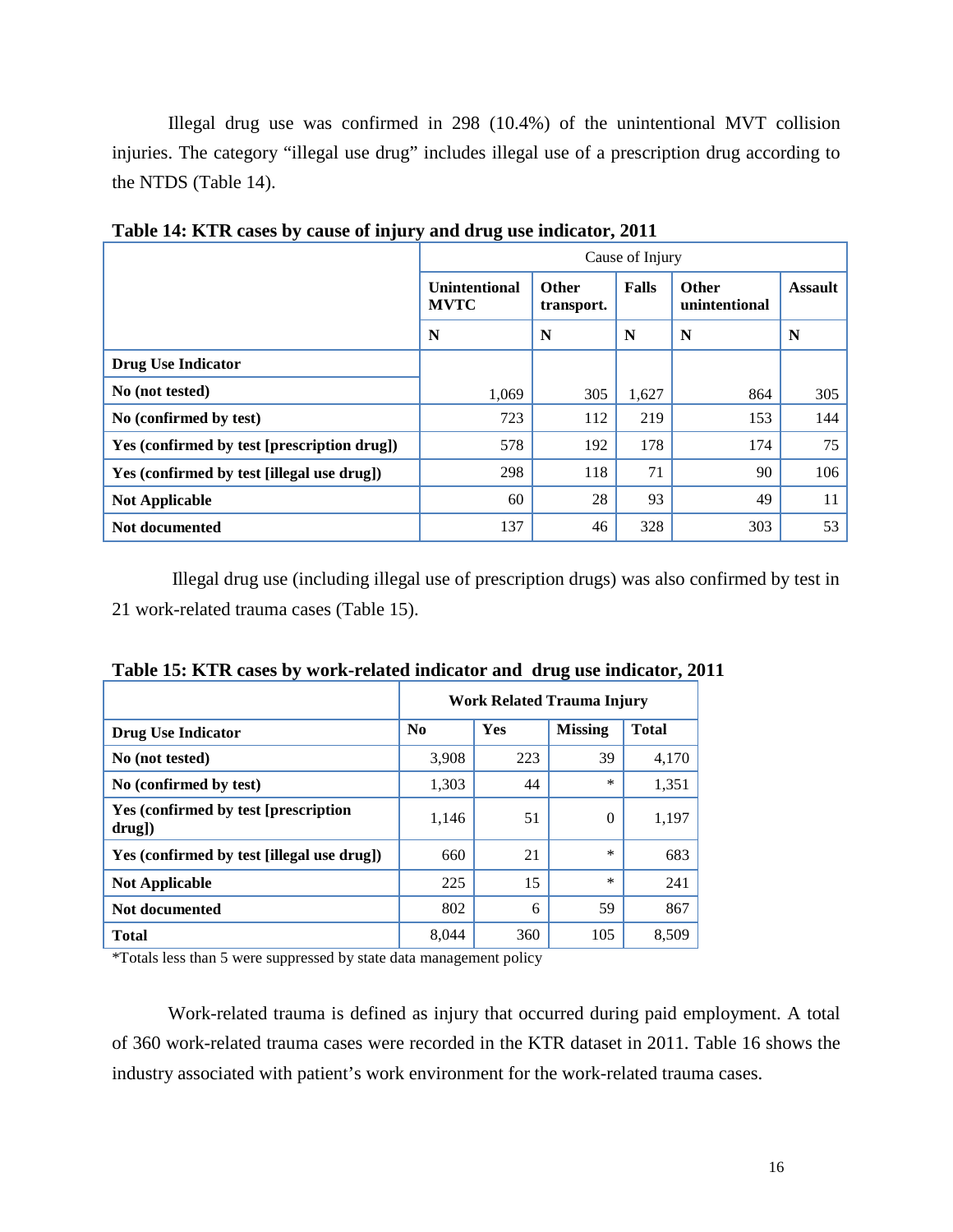| <b>Patient Industry</b>                    | N         | $\frac{0}{0}$ |
|--------------------------------------------|-----------|---------------|
| <b>Natural Resources and Mining</b>        | 11        | 3.06          |
| <b>Information Services</b>                | $\ast$    | *             |
| <b>Wholesale Trade</b>                     | $^{\ast}$ | *             |
| <b>Leisure and Hospitality</b>             | $\ast$    | *             |
| <b>Other Services</b>                      | 89        | 24.72         |
| <b>Manufacturing</b>                       | 39        | 10.83         |
| <b>Retail Trade</b>                        | 9         | 2.50          |
| <b>Transportation and Public Utilities</b> | 20        | 5.56          |
| <b>Agriculture, Forestry, Fishing</b>      | 20        | 5.56          |
| <b>Professional and Business Services</b>  | 16        | 4.44          |
| <b>Education and Health Services</b>       | 12        | 3.33          |
| <b>Construction</b>                        | 40        | 11.11         |
| Government                                 | 8         | 2.22          |
| Not available/missing                      | 93        | 25.83         |
| Total                                      | 360       | 100.00        |

<span id="page-16-0"></span>**Table 16: KTR work related trauma cases, 2011**

\*Totals less than 5 were suppressed by state data management policy

The mode of transportation by inter-facility transfer is available in Table 17. Inter-facility transfer indicated whether the patient was transferred to the reporting facility from another acute care facility. Helicopter ambulance was used in 759 (25.2%) of the inter-facility transfers and in 1,106 (23.9%) of the non-transfer cases. Ground ambulance was used in 4,851 (62.9%) of all trauma patients transported to KTR reporting facilities.

The exact time from incident to hospital arrival could not be calculated for almost half (40.8%) of the cases, primarily due to missing or unknown time of incident. The distribution of KTR cases by time to hospital arrival and inter-facility transfer status is presented in Table 18.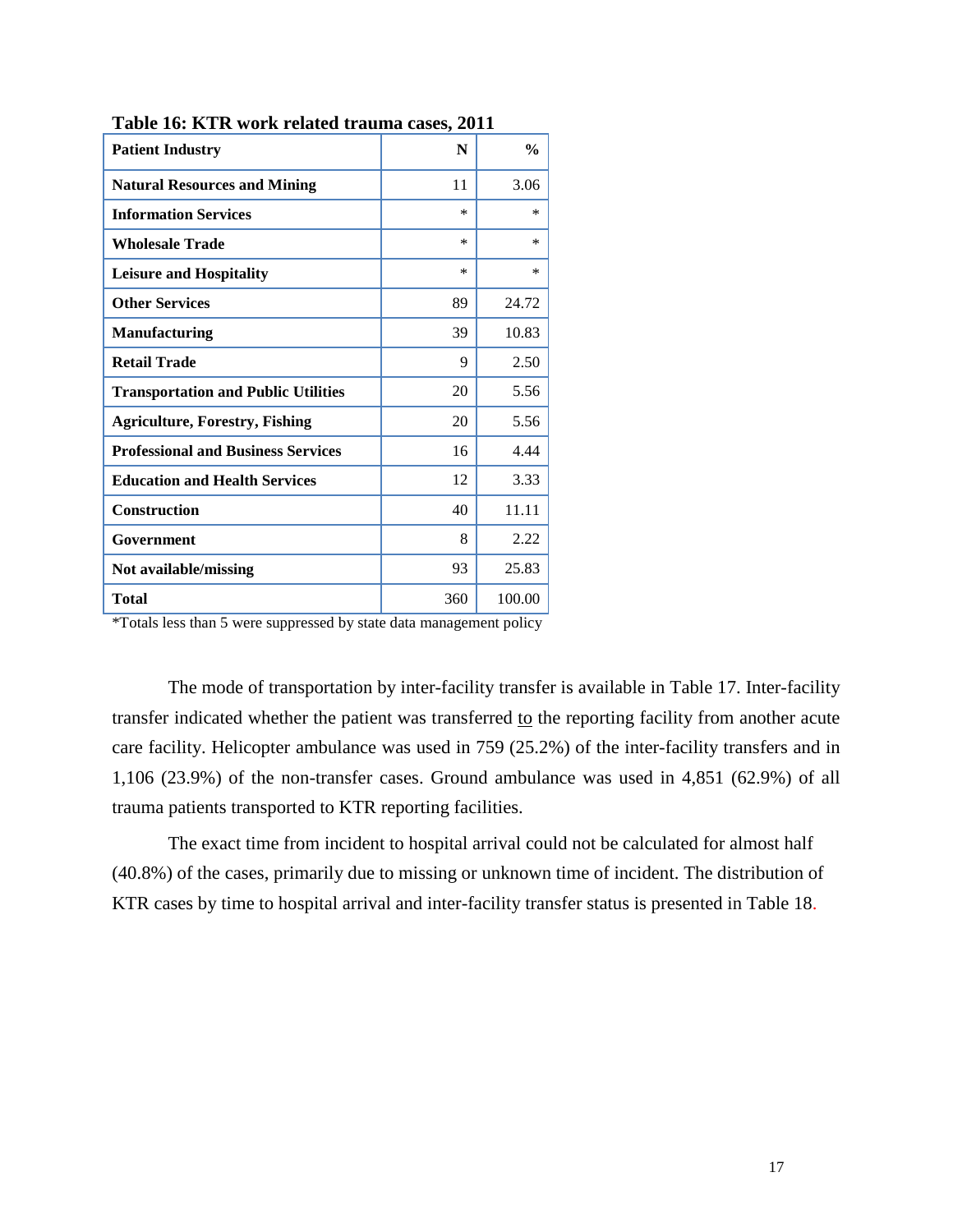|                                       | <b>Inter Facility Transfer</b> |                |                |              |  |  |  |  |
|---------------------------------------|--------------------------------|----------------|----------------|--------------|--|--|--|--|
| <b>Mode of Transportation</b>         | <b>Yes</b>                     | N <sub>0</sub> | <b>Missing</b> | <b>Total</b> |  |  |  |  |
| <b>Ground Ambulance</b>               | 2,076                          | 3,340          | 22             | 5,438        |  |  |  |  |
| <b>Helicopter Ambulance</b>           | 674                            | 1,118          | *              | 1,795        |  |  |  |  |
| <b>Private/Public Vehicle/Walk-in</b> | 170                            | 1,059          | 0              | 1,229        |  |  |  |  |
| <b>Police</b>                         | $\ast$                         | 27             | 0              | 28           |  |  |  |  |
| <b>Other</b>                          | $\Omega$                       | $\ast$         | 0              | $\ast$       |  |  |  |  |
| Not documented                        | $\ast$                         | 14             | 0              | 16           |  |  |  |  |
| <b>Total</b>                          | 2,923                          | 5,561          | 25             | 8,509        |  |  |  |  |

## <span id="page-17-0"></span>**Table 17: KTR cases by mode of transportation and inter facility transfer status, 2011**

\*Totals less than 5 were suppressed by state data management policy

|                                                 |            | <b>Inter Facility Transfer</b> |                |  |  |  |  |
|-------------------------------------------------|------------|--------------------------------|----------------|--|--|--|--|
| Time to hospital                                | <b>Yes</b> | N <sub>0</sub>                 | <b>Missing</b> |  |  |  |  |
|                                                 | N          | N                              | N              |  |  |  |  |
| $<$ 1 hour                                      | 19         | 1,265                          | 10             |  |  |  |  |
| $[1-2)$ hr                                      | 117        | 1,062                          | 12             |  |  |  |  |
| $[2-5)$ hr                                      | 827        | 301                            | $\ast$         |  |  |  |  |
| $[5-12)$ hr                                     | 730        | 71                             | $\mathbf{0}$   |  |  |  |  |
| $[12-24)$ hr                                    | 86         | 53                             | $\ast$         |  |  |  |  |
| $24+hr$                                         | 169        | 208                            | $\ast$         |  |  |  |  |
| Same day (exact incident time unknown)          | 753        | 2,356                          | $\Omega$       |  |  |  |  |
| Next day or later (exact incident time unknown) | 222        | 143                            | $\Omega$       |  |  |  |  |
| Incorrect (negative, zero, missing)             | $\Omega$   | 102                            | $\Omega$       |  |  |  |  |
| <b>Total</b>                                    | 2,923      | 5,561                          | 25             |  |  |  |  |

### <span id="page-17-1"></span>**Table 18: KTR cases by time to hospital arrival, 2011**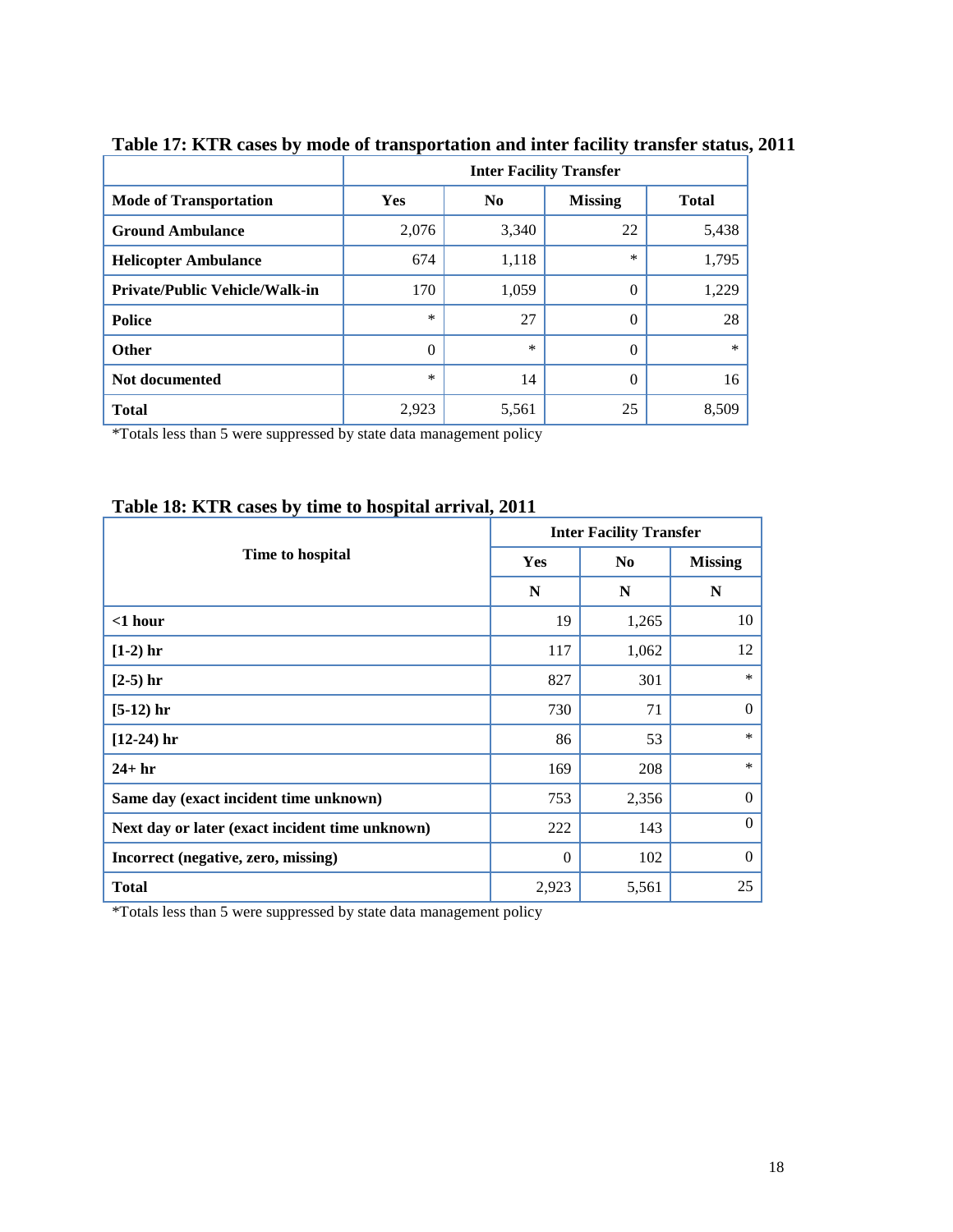Admission shift is a metric that provides evidence for planning prevention initiatives and staffing trauma care facilities. The busiest time of the day is the 3pm to 11pm shift (Table 19).

|                                                 | <b>Shift</b>            |             |              |                |  |  |  |  |
|-------------------------------------------------|-------------------------|-------------|--------------|----------------|--|--|--|--|
|                                                 | 11 <sub>pm</sub><br>7am | 7am-<br>3pm | 3pm-<br>11pm | missing        |  |  |  |  |
| <b>Facility</b>                                 | N                       | N           | N            | $\mathbf N$    |  |  |  |  |
| <b>Crittenden County Hospital</b>               | *                       | $\ast$      | $\ast$       | $\Omega$       |  |  |  |  |
| <b>Ephraim McDowell Regional Medical Center</b> | 13                      | 50          | 44           | $\ast$         |  |  |  |  |
| <b>Fort Logan Hospital</b>                      | $\ast$                  | 39          | 39           | $\Omega$       |  |  |  |  |
| <b>Georgetown Community Hospital</b>            | $\Omega$                | $\Omega$    | $\ast$       | $\overline{0}$ |  |  |  |  |
| <b>Harrison Memorial Hospital</b>               | *                       | 8           | 12           | $\Omega$       |  |  |  |  |
| <b>James B. Haggin Memorial Hospital</b>        | 23                      | 87          | 100          | 32             |  |  |  |  |
| <b>Kosair Children's Hospital</b>               | 175                     | 134         | 501          | $\Omega$       |  |  |  |  |
| <b>Livingston Hospital</b>                      | 8                       | 17          | 34           | $\Omega$       |  |  |  |  |
| <b>Marcum Wallace Memorial Hospital</b>         | 20                      | 26          | 54           | $\theta$       |  |  |  |  |
| <b>Pikeville Medical Center</b>                 | 81                      | 158         | 266          | $\Omega$       |  |  |  |  |
| <b>Spring View Hospital</b>                     | 21                      | 58          | 74           | $\overline{0}$ |  |  |  |  |
| <b>St. Joseph Berea</b>                         | 10                      | 12          | 32           | $\Omega$       |  |  |  |  |
| <b>Taylor Regional Medical Center</b>           | 33                      | 79          | 127          | $\overline{0}$ |  |  |  |  |
| <b>Trigg County Hospital</b>                    | $\Omega$                | $\ast$      | $\ast$       | $\Omega$       |  |  |  |  |
| <b>University of Kentucky Medical Center</b>    | 814                     | 847         | 1,569        | $\overline{0}$ |  |  |  |  |
| <b>University of Louisville Hospital</b>        | 782                     | 751         | 1,360        | $\ast$         |  |  |  |  |

<span id="page-18-0"></span>**Table 19: KTR cases by facility and admission shift, 2011**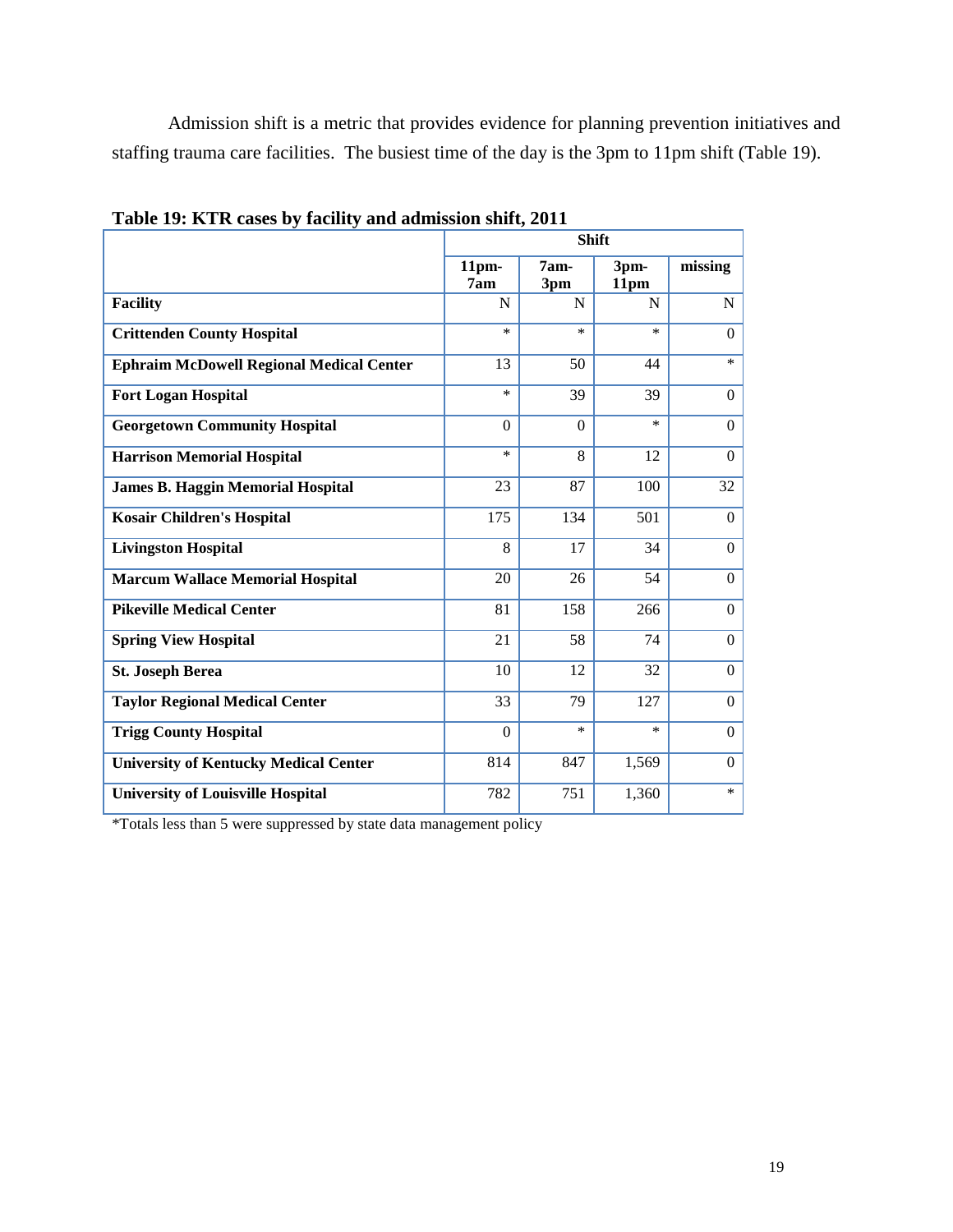The Glasgow coma score (GCS) rates patients with regard to the severity of symptoms associated with brain injury. Detailed information on the first recorded eye, verbal, and motor Glasgow scores in the ED/hospital is presented in Table 20 for pediatric patients under age of 2 years and in Table 21 for patients older than 2 years.

| Pediatric patients, age≤2 years                            | N        | $\frac{0}{0}$ |
|------------------------------------------------------------|----------|---------------|
| <b>Glasgow Coma Score (Eye)</b>                            |          |               |
| 1 (No eye movement when assessed)                          | 20       | 5.42          |
| 2 (Opens eyes in response to painful stimulation)          | *        | $\ast$        |
| 3 (Opens eyes in response to verbal stimulation)           | *        | $\ast$        |
| 4 (Opens eyes spontaneously)                               | 286      | 77.51         |
| <b>Missing</b>                                             | 58       | 15.72         |
| <b>Glasgow Coma Score (Verbal)</b>                         |          |               |
| 1 (No vocal response)                                      | 25       | 6.78          |
| 2 (Inconsolable, agitated)                                 | 6        | 1.63          |
| 3 (Inconsistently consolable, moaning)                     | $\Omega$ | 0.00          |
| 4 (Cries but is consolable, inappropriate interactions)    | 5        | 1.36          |
| 5 (Smiles, oriented to sounds, follows objects, Interacts) | 275      | 74.53         |
| <b>Missing</b>                                             | 58       | 15.72         |
| <b>Glasgow Coma Score (Motor)</b>                          |          |               |
| 1 (No motor response)                                      | 14       | 3.79          |
| 2 (Extension to pain)                                      | $\Omega$ | $\theta$      |
| 3 (Flexion to pain)                                        | 5        | 1.36          |
| 4 (Withdrawal from pain)                                   | 7        | 1.90          |
| 5 (Localizing pain)                                        | 24       | 6.50          |
| 6 (Appropriate response to stimulation)                    | 261      | 70.73         |
| <b>Missing</b>                                             | 58       | 15.72         |

<span id="page-19-0"></span>

|                   |  |  |  | Table 20: KTR cases: first recorded Glasgow Coma Score in the ED/hospital patients, |  |
|-------------------|--|--|--|-------------------------------------------------------------------------------------|--|
| age≤2 years, 2011 |  |  |  |                                                                                     |  |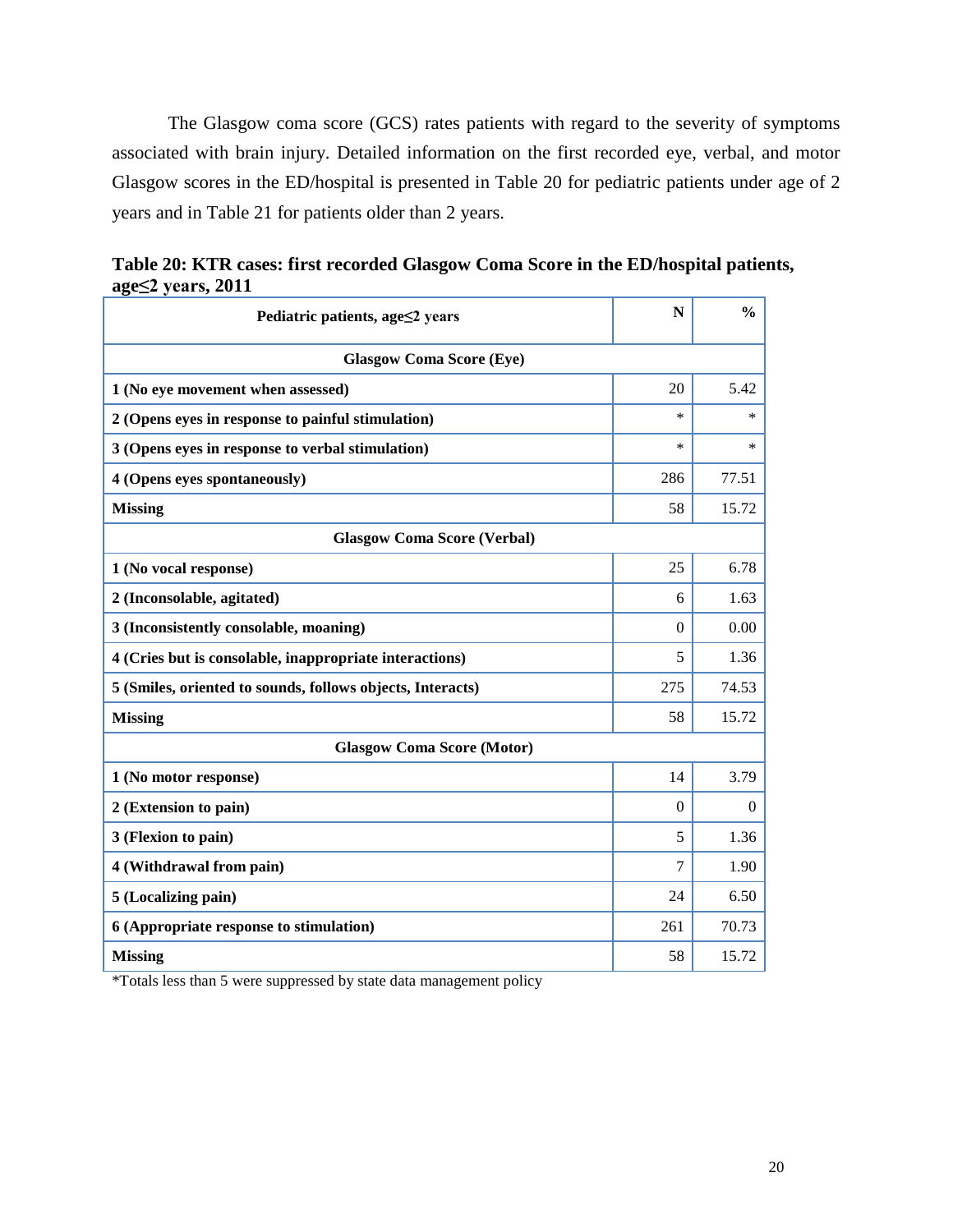| Patients, age>2 years                             | N     | $\frac{0}{0}$ |  |  |  |
|---------------------------------------------------|-------|---------------|--|--|--|
| <b>Glasgow Coma Score (Eye)</b>                   |       |               |  |  |  |
| 1 (No eye movement when assessed)                 | 606   | 7.44          |  |  |  |
| 2 (Opens eyes in response to painful stimulation) | 47    | 0.58          |  |  |  |
| 3 (Opens eyes in response to verbal stimulation)  | 225   | 2.76          |  |  |  |
| 4 (Opens eyes spontaneously)                      | 5,991 | 73.60         |  |  |  |
| <b>Missing</b>                                    | 1,271 | 15.61         |  |  |  |
| <b>Glasgow Coma Score (Verbal)</b>                |       |               |  |  |  |
| 1 (No verbal response)                            | 687   | 8.44          |  |  |  |
| 2 (Incomprehensible sounds)                       | 58    | 0.71          |  |  |  |
| 3 (Inappropriate words)                           | 40    | 0.49          |  |  |  |
| 4 (Confused)                                      | 504   | 6.19          |  |  |  |
| 5 (Oriented)                                      | 5,573 | 68.46         |  |  |  |
| <b>Missing</b>                                    | 1,278 | 15.70         |  |  |  |
| <b>Glasgow Coma Score (Motor)</b>                 |       |               |  |  |  |
| 1 (No motor response)                             | 487   | 5.98          |  |  |  |
| 2 (Extension to pain)                             | 23    | 0.28          |  |  |  |
| 3 (Flexion to pain)                               | 22    | 0.27          |  |  |  |
| 4 (Withdrawal from pain)                          | 91    | 1.12          |  |  |  |
| 5 (Localizing pain)                               | 183   | 2.25          |  |  |  |
| 6 (Obeys commands)                                | 6,060 | 74.45         |  |  |  |
| <b>Missing</b>                                    | 1,274 | 15.65         |  |  |  |

<span id="page-20-0"></span>**Table 21: KTR cases: first recorded Glasgow Coma Score in the ED/hospital patients, age>2 years, 2011**

The Injury Severity Score (ISS) is an anatomical rating system that provides numerical values for patients with multiple and varying injuries. The National Trauma Data Bank characterizes ISS scores of 1-9 as mild, 10-15 as moderate, 16-24 as severe, and over 24 as very severe. Using this metric, 61.2% of trauma registry injuries were mild, 17.2% moderate, 13.2% severe, and 6.6% very severe. ISS was missing for 1.8% of the cases (Table 22).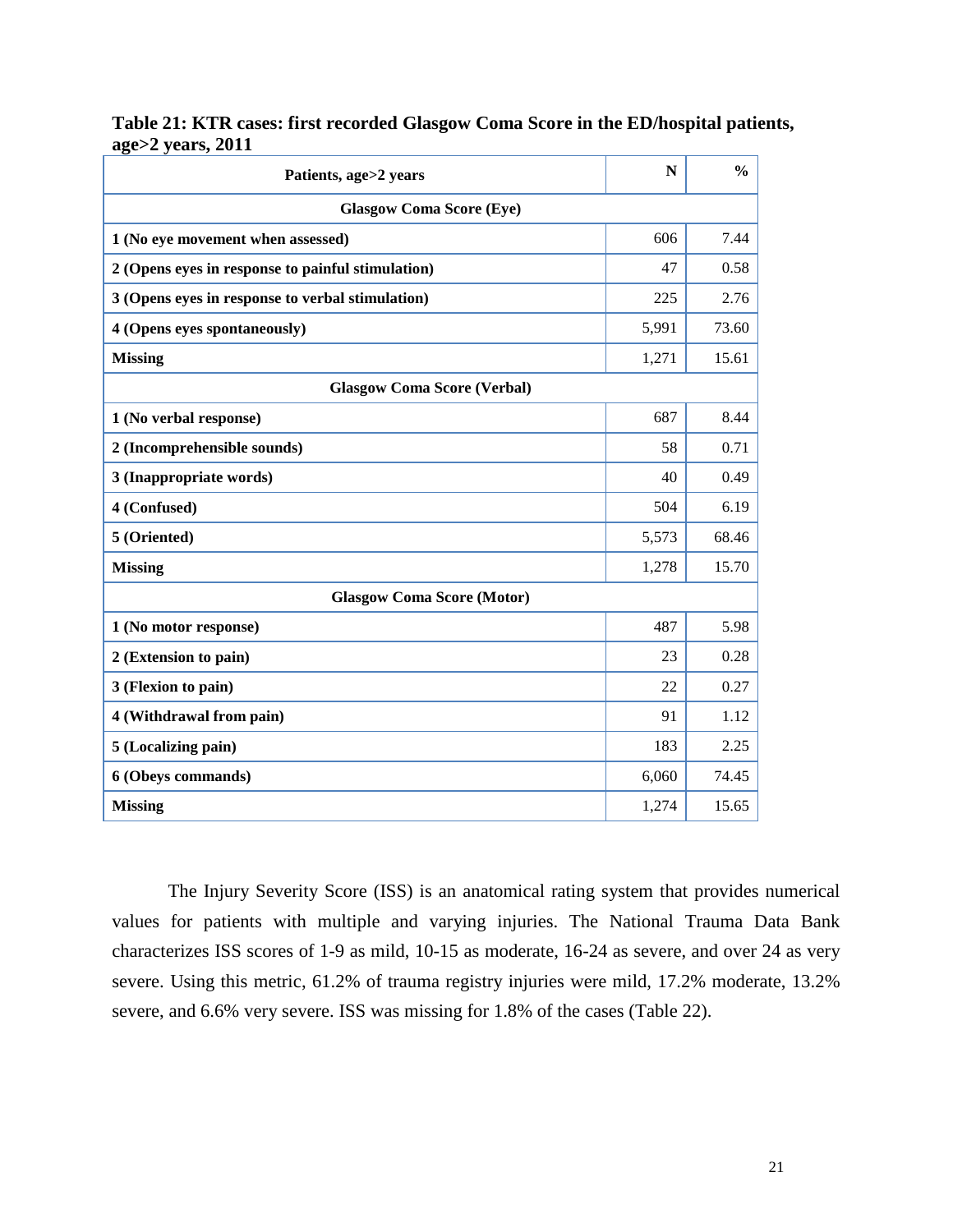|                |       | $-0.000$ $-0.000$ $-0.000$ |
|----------------|-------|----------------------------|
| <b>ISS</b>     | N     | $\frac{0}{0}$              |
| $1-9$          | 5,210 | 61.23                      |
| $10 - 15$      | 1,463 | 17.19                      |
| 16-24          | 1,119 | 13.15                      |
| 25-34          | 438   | 5.15                       |
| 35-44          | 89    | 1.05                       |
| 45-75          | 35    | 0.41                       |
| <b>Missing</b> | 155   | 1.82                       |

<span id="page-21-0"></span>**Table 22: KTR cases by ISS, 2011**

Most trauma patients (68%) were discharged in less than a week, 1.1% stayed between one to four weeks, and 13.5% were treated for more than one month in KTR hospitals. About 17.4% of the KTR cases (including 119 deaths) were discharged from ED and therefore length of hospital stay for these cases is not available. Details on the length of hospital stay by hospital facility are presented in Table 23.

| Table 25. IST Trauma Registry patient distribution by length of stay, 2011 |               |                         |                  |               |                  |  |
|----------------------------------------------------------------------------|---------------|-------------------------|------------------|---------------|------------------|--|
|                                                                            |               | Length of hospital stay |                  |               |                  |  |
|                                                                            |               | $1-7$ days              | $8 - 30$<br>days | $>30$<br>days | not<br>available |  |
| <b>Crittenden County Hospital</b>                                          | $\%$          | $\Omega$                | $\Omega$         | $\Omega$      | 100.00           |  |
| <b>Ephraim McDowell Regional Medical Center</b>                            | $\%$          | 36.11                   | $\Omega$         | 12.04         | 51.85            |  |
| <b>Fort Logan Hospital</b>                                                 | $\%$          | 1.23                    | $\theta$         | $\Omega$      | 98.77            |  |
| <b>Georgetown Community Hospital</b>                                       | $\%$          | $\Omega$                | $\theta$         | $\Omega$      | 100.00           |  |
| <b>Harrison Memorial Hospital</b>                                          | $\%$          | 25.00                   | $\theta$         | $\Omega$      | 75.00            |  |
| <b>James B. Haggin Memorial Hospital</b>                                   | $\%$          | $\Omega$                | $\theta$         | $\Omega$      | 100.00           |  |
| <b>Kosair Children's Hospital</b>                                          | $\%$          | 90.86                   | 0.99             | 7.78          | 0.37             |  |
| <b>Livingston Hospital</b>                                                 | $\%$          | 59.32                   | $\theta$         | $\Omega$      | 40.68            |  |
| <b>Marcum Wallace Memorial Hospital</b>                                    | $\%$          | 1.00                    | $\theta$         | $\Omega$      | 99.00            |  |
| <b>Pikeville Medical Center</b>                                            | $\%$          | 64.16                   | 1.39             | 5.35          | 29.11            |  |
| <b>Spring View Hospital</b>                                                | $\%$          | 38.56                   | $\Omega$         | 3.27          | 58.17            |  |
| <b>St. Joseph Berea</b>                                                    | $\frac{0}{0}$ | $\Omega$                | $\Omega$         | $\Omega$      | 100.00           |  |
| <b>Taylor Regional Medical Center</b>                                      | $\%$          | 48.54                   | $\Omega$         | 5.44          | 46.03            |  |
| <b>Trigg County Hospital</b>                                               | $\%$          | $\Omega$                | $\Omega$         | $\Omega$      | 100.00           |  |
| <b>University of Kentucky Medical Center</b>                               | $\%$          | 68.73                   | 0.93             | 15.02         | 15.33            |  |
| <b>University of Louisville Hospital</b>                                   | $\%$          | 77.99                   | 1.52             | 18.87         | 1.62             |  |

<span id="page-21-1"></span>**Table 23: KY Trauma Registry patient distribution by length of stay, 2011**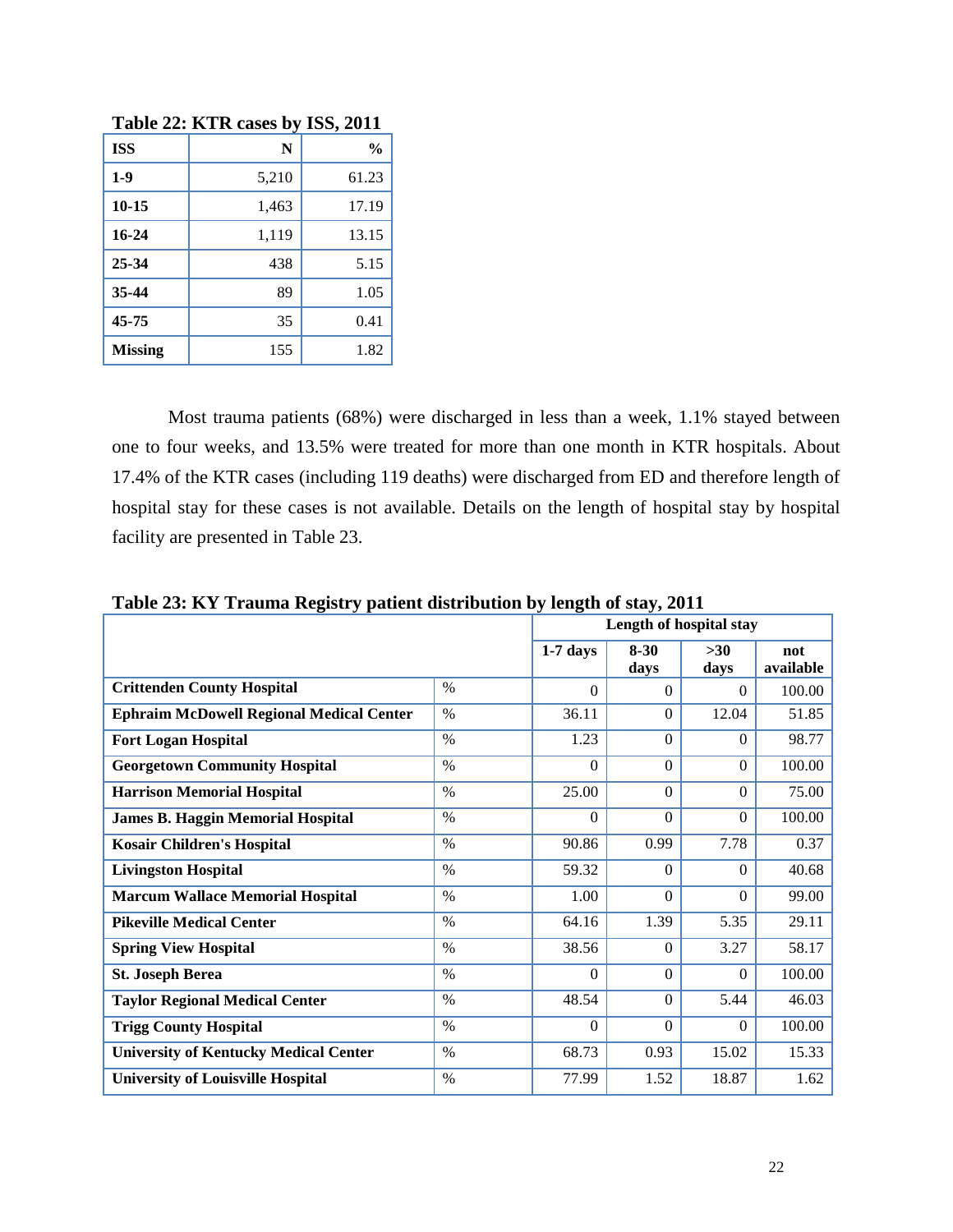The primary expected source of payment was not reported for the cases treated in Marcum and Wallace Memorial Hospital and for almost half of the cases treated in Ephraim McDowell Regional Medical Center. The primary source of payment for the majority of the KO patients was Medicaid (55%), followed by private/commercial insurance (37.4%). The most common primary pay source for trauma patients at the University of Kentucky Medical Center was no-fault automobile insurance (34.1%), followed by "self pay" (15.2%), reflecting lack of any third party payment source. "Self pay" was the most common primary method of payment for the trauma cases at the University of Louisville Hospital (32%) and for the patients at St. Joseph Berea (40%). Because "self pay" patients are often medically indigent, the implications of this finding are very serious and warrant further analysis. For more details on primary method of payment see Table 24.

|                                     | <b>Crittenden</b><br>County<br>Hospital | Ephraim<br><b>McDowell</b><br><b>Regional</b><br><b>MC</b> | Fort<br>Logan<br>Hospital | Georgetown<br><b>Community</b><br>Hospital | <b>Harrison</b><br><b>Memorial</b><br>Hospital |
|-------------------------------------|-----------------------------------------|------------------------------------------------------------|---------------------------|--------------------------------------------|------------------------------------------------|
|                                     | $\%$                                    | $\%$                                                       | $\%$                      | $\frac{0}{0}$                              | $\%$                                           |
| <b>Primary Method of Payment</b>    |                                         |                                                            |                           |                                            |                                                |
| <b>Missing information</b>          | 50                                      | 38.89                                                      | 17.28                     |                                            |                                                |
| <b>Blue Cross/Blue Shield</b>       |                                         | 5.56                                                       | 3.7                       |                                            | 12.5                                           |
| Medicaid                            |                                         | 5.56                                                       | 14.81                     | 66.67                                      | 12.5                                           |
| <b>Medicare</b>                     | 50                                      | 26.85                                                      | 22.22                     |                                            | 41.67                                          |
| <b>No Fault Automobile</b>          |                                         | 10.19                                                      |                           |                                            | 20.83                                          |
| Not Billed (for any reason)         |                                         | 2.78                                                       |                           |                                            |                                                |
| Other                               |                                         |                                                            | 1.23                      | 33.33                                      |                                                |
| <b>Other Government</b>             |                                         |                                                            | 1.23                      |                                            |                                                |
| <b>Private/Commercial Insurance</b> |                                         | 5.56                                                       | 11.11                     |                                            | 4.17                                           |
| <b>Self Pay</b>                     |                                         | 1.85                                                       | 22.22                     |                                            | 4.17                                           |
| <b>Workers Compensation</b>         |                                         | 2.78                                                       | 6.17                      |                                            | 4.17                                           |

<span id="page-22-0"></span>**Table 24: Percent KTR cases by primary method of payment, 2011**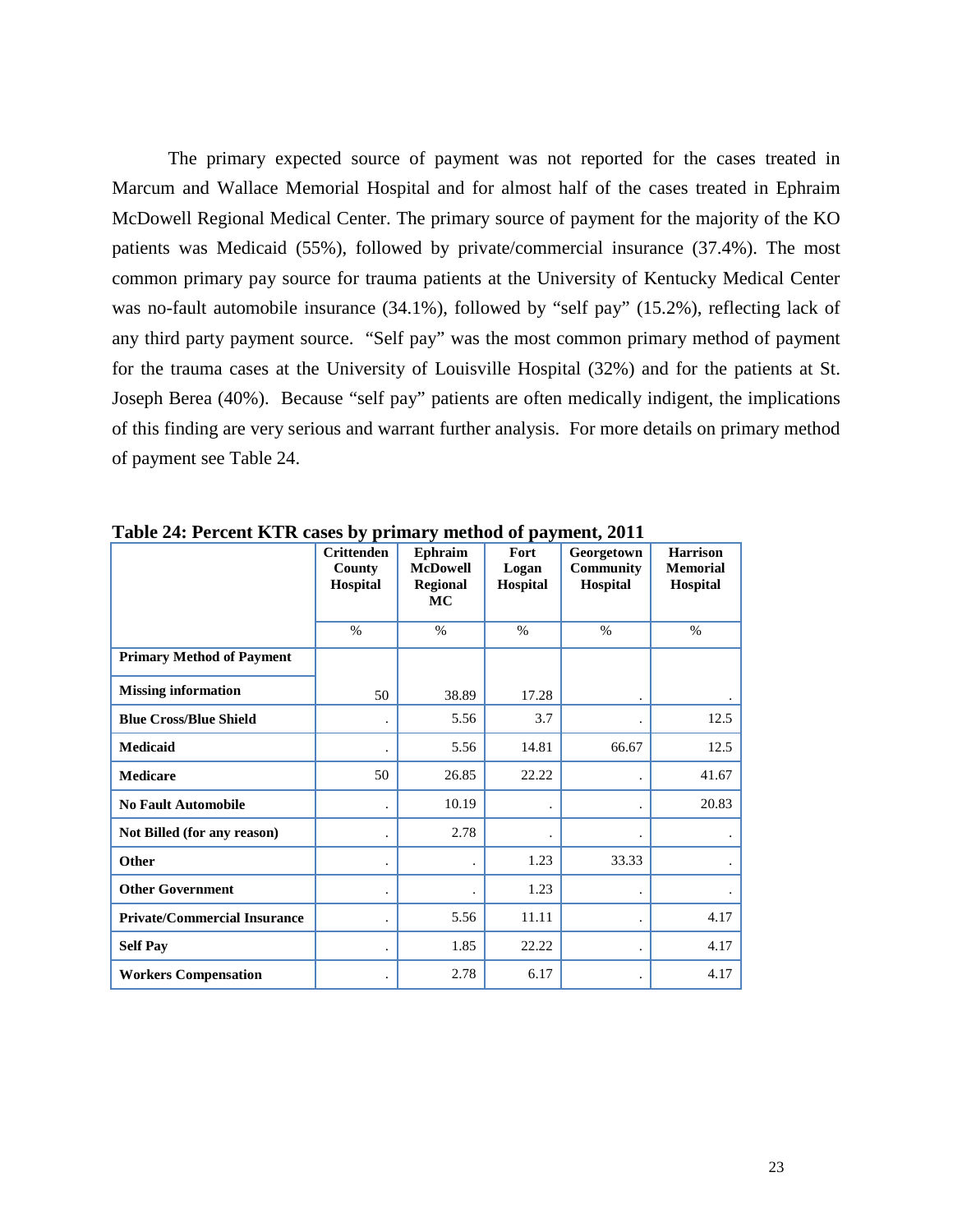|                                     | James B.<br>Haggin<br><b>Memorial</b><br>Hospital | Kosair<br><b>Children's</b><br>Hospital | Livingston<br>Hospital | <b>Marcum</b><br><b>Wallace</b><br><b>Memorial</b><br>Hospital | <b>Pikeville</b><br><b>Medical</b><br><b>Center</b> |
|-------------------------------------|---------------------------------------------------|-----------------------------------------|------------------------|----------------------------------------------------------------|-----------------------------------------------------|
|                                     | $\%$                                              | $\%$                                    | $\%$                   | $\%$                                                           | $\%$                                                |
| <b>Primary Method of Payment</b>    |                                                   |                                         |                        |                                                                |                                                     |
| <b>Missing information</b>          | 2.89                                              | 2.72                                    | 8.47                   | 100                                                            |                                                     |
| <b>Blue Cross/Blue Shield</b>       | 9.09                                              |                                         | 8.47                   | $\ddot{\phantom{0}}$                                           | 9.7                                                 |
| <b>Medicaid</b>                     | 19.42                                             | 54.69                                   | 18.64                  |                                                                | 15.25                                               |
| <b>Medicare</b>                     | 15.29                                             |                                         | 35.59                  |                                                                | 41.58                                               |
| <b>No Fault Automobile</b>          | $\ddot{\phantom{0}}$                              | 1.98                                    |                        |                                                                | 11.88                                               |
| Not Billed (for any reason)         | $\ddot{\phantom{0}}$                              | 0.12                                    |                        |                                                                |                                                     |
| Other                               | ٠                                                 |                                         | 1.69                   |                                                                |                                                     |
| <b>Other Government</b>             |                                                   |                                         |                        |                                                                |                                                     |
| <b>Private/Commercial Insurance</b> | 28.93                                             | 38.4                                    | 13.56                  |                                                                | 8.51                                                |
| <b>Self Pay</b>                     | 20.25                                             | 2.1                                     | 11.86                  |                                                                | 10.69                                               |
| <b>Workers Compensation</b>         | 4.13                                              |                                         | 1.69                   | $\bullet$                                                      | 2.38                                                |

## <span id="page-23-0"></span>**Table 24: Percent KTR cases by primary method of payment, 2011- continued**

## <span id="page-23-1"></span>**Table 24: Percent KTR cases by primary method of payment, 2011- continued**

|                                               | ◡▁<br><b>Spring View</b><br>Hospital | St. Joseph<br><b>Berea</b> | ∸∸<br><b>Taylor</b><br><b>Regional</b><br>MC | Trigg<br><b>County</b><br>Hospital | <b>University</b><br>of Kentucky<br>MC | <b>University</b><br>of Louisville<br>Hospital |
|-----------------------------------------------|--------------------------------------|----------------------------|----------------------------------------------|------------------------------------|----------------------------------------|------------------------------------------------|
|                                               | $\%$                                 | $\frac{0}{0}$              | $\%$                                         | $\%$                               | $\%$                                   | $\%$                                           |
| <b>Primary Method of Payment</b>              |                                      |                            |                                              |                                    |                                        |                                                |
| <b>Missing information</b>                    | 0.65                                 | 1.85                       |                                              |                                    | 5.48                                   | 0.31                                           |
| <b>Blue Cross/Blue Shield</b>                 | 7.84                                 | 1.85                       |                                              |                                    | 4.02                                   |                                                |
| <b>Medicaid</b>                               | 10.46                                | 14.81                      | 10.04                                        |                                    | 11.64                                  | 7.26                                           |
| <b>Medicare</b>                               | 22.22                                | 22.22                      | 37.24                                        | 33.33                              | 12.32                                  | 16.93                                          |
| <b>No Fault Automobile</b>                    | 20.26                                |                            | 4.18                                         |                                    | 29.57                                  | 20.21                                          |
| Not Billed (for any reason)                   |                                      |                            |                                              |                                    |                                        |                                                |
| Other                                         |                                      |                            |                                              | 33.33                              |                                        | 0.03                                           |
| <b>Other Government</b>                       | 2.61                                 |                            | 0.42                                         |                                    | 1.73                                   | 1.17                                           |
| <b>Private/Commercial</b><br><b>Insurance</b> | 16.99                                | 16.67                      | 27.2                                         |                                    | 10.56                                  | 19.59                                          |
| <b>Self Pay</b>                               | 11.76                                | 37.04                      | 19.67                                        | 33.33                              | 20.43                                  | 29.85                                          |
| <b>Workers Compensation</b>                   | 7.19                                 | 5.56                       | 1.26                                         |                                    | 4.24                                   | 4.63                                           |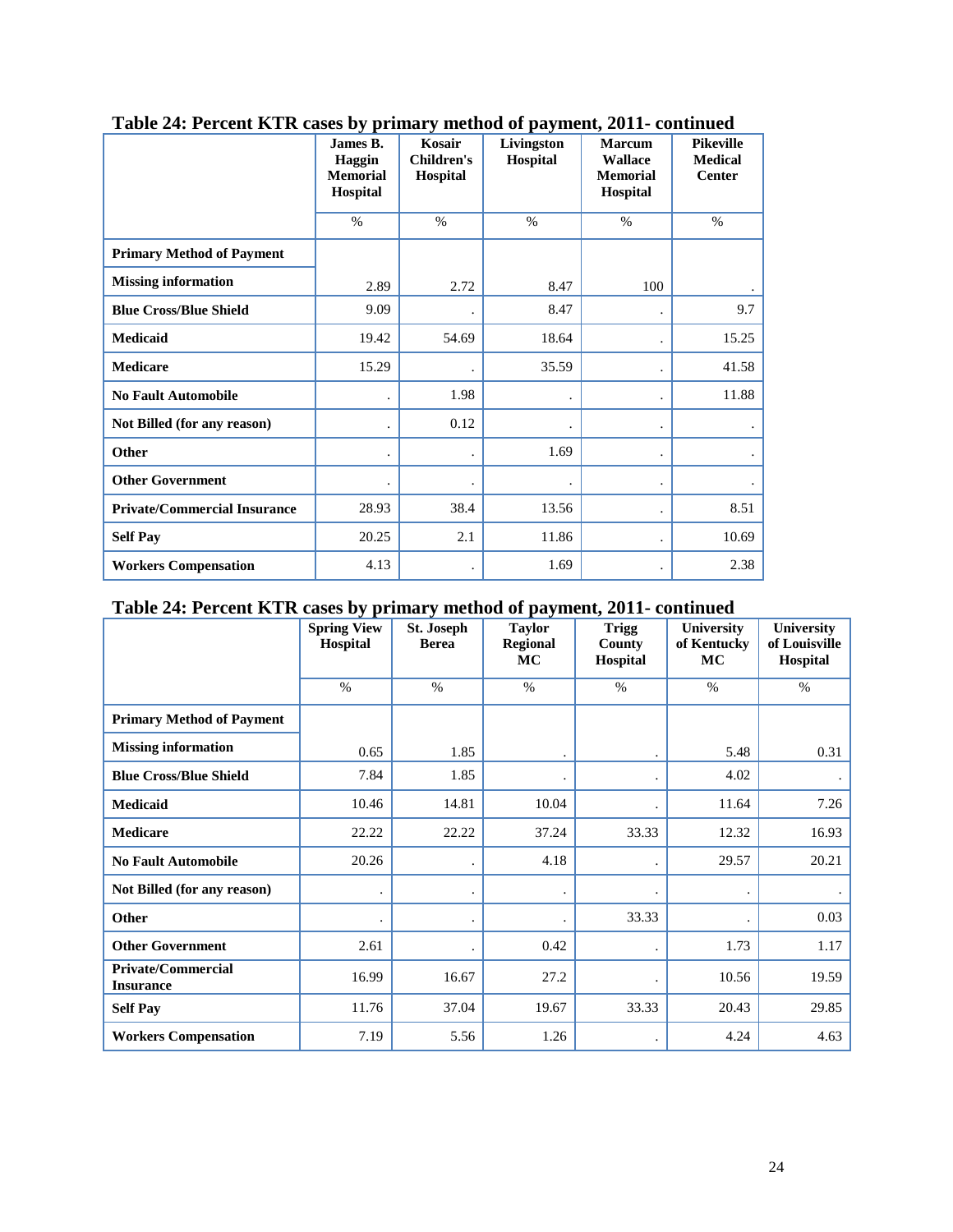Table 25 gives information on the discharge disposition for the KTR cases. When hospital discharge disposition was not available (presumably because the patient was not admitted to the hospital), the ED discharge disposition was reported. A total of 7,013 cases were reported as discharged from a KTR hospital. The large majority of these cases, 70.4%, were discharged to home with no home health services; 13.3% were discharged/transferred to another type of rehabilitation or long-term care facility; 7.5% were discharged to home under care of organized home health services; 3.5% (246 patients) expired.

| <b>Hospital Discharge Disposition</b>                                           |                |               |  |  |  |
|---------------------------------------------------------------------------------|----------------|---------------|--|--|--|
| <b>Hospital Discharge Disposition</b>                                           | N              | $\frac{0}{0}$ |  |  |  |
| Discharged/Transferred to a short-term general hospital for inpatient care      | 33             | 0.47          |  |  |  |
| Discharged/Transferred to an Intermediate Care Facility (ICF)                   | 51             | 0.73          |  |  |  |
| Discharge/Transferred to home under care of organized home health service       | 529            | 7.54          |  |  |  |
| Left against medical advice or discontinued care                                | 27             | 0.38          |  |  |  |
| <b>Expired</b>                                                                  | 246            | 3.51          |  |  |  |
| Discharged home with no home services                                           | 4,934          | 70.36         |  |  |  |
| <b>Discharged/Transferred to Skilled Nursing Facility</b>                       | 247            | 3.52          |  |  |  |
| Discharged/Transferred to hospice care                                          | 12             | 0.17          |  |  |  |
| Discharged/Transf. to another type of rehabilitation or long-term care facility | 934            | 13.32         |  |  |  |
| <b>Total</b>                                                                    | 7,013          | 100.00        |  |  |  |
| <b>ED Discharge Disposition</b>                                                 |                |               |  |  |  |
| <b>ED Discharge Disposition</b>                                                 | $\mathbf N$    | $\frac{0}{0}$ |  |  |  |
| Floor bed (general admission, non specialty unit bed)                           | 29             | 1.94          |  |  |  |
| Observation unit (unit that provides < 24 hour stays)                           | 4              | 0.27          |  |  |  |
| <b>Home with services</b>                                                       | 1              | 0.07          |  |  |  |
| <b>Died</b>                                                                     | 119            | 7.95          |  |  |  |
| Other (jail, institutional care, mental health, etc.)                           | 50             | 3.34          |  |  |  |
| <b>Operating Room</b>                                                           | 3              | 0.20          |  |  |  |
| <b>Intensive Care Unit (ICU)</b>                                                | $\mathfrak{D}$ | 0.13          |  |  |  |
| Home without services                                                           | 625            | 41.78         |  |  |  |
| Left against medical advice                                                     | 41             | 2.74          |  |  |  |
| <b>Transferred to another hospital</b>                                          | 616            | 41.18         |  |  |  |
| <b>Missing</b>                                                                  | 6              | 0.40          |  |  |  |
| <b>Total</b>                                                                    | 1,496          | 100           |  |  |  |

<span id="page-24-0"></span>**Table 25: KTR cases by discharge disposition, 2011**